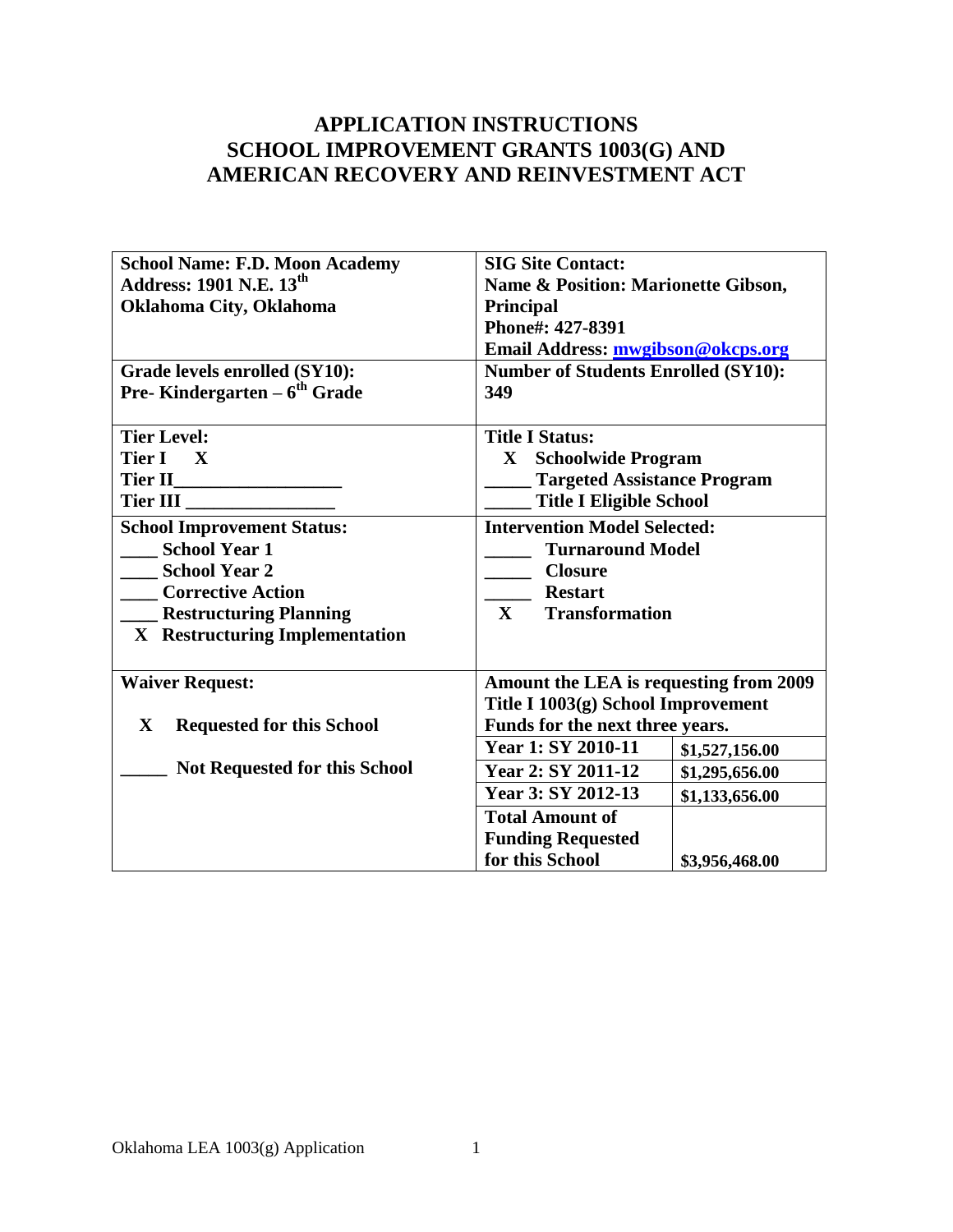#### **NEEDS ASSESSMENT**

F.D. Moon Academy leadership held several meetings with all of the appropriate stakeholders including school personnel, district personnel, parents, American Federation Teacher (AFT) representatives, and community members. The leadership at F.D. Moon Academy held a town hall meeting to communicate information regarding the transformation model and its implications on the school and community. School personnel, district personnel, parents, AFT representatives, and community members were present. The AFT met with teachers in April 2010 to outline the options under the transformation model. On several separate occasions, the district leadership representatives met with site leadership and staff to discuss the needs of the site and the requirements of the transformation model. The process utilized to collect, analyze, and report data included a review of state and national test data, demographic data, perception data and survey data. Data was most relevant to increasing the capacity of teachers to provide high quality instruction and improve student achievement.

#### **DATA SOURCE**

| <b>Student Achievement Data</b><br>(OCCT, Benchmarks, District<br><b>Assessments, Report Cards)</b> |          | <b>Perception Data</b><br>(Staff/Student/Parent Surveys, Self Assessments,<br><b>Meeting Minutes)</b> | <b>Demographic Data</b><br>(Attendance, Truancy,<br><b>Ethnicity, Low-Income,</b><br><b>Special Education</b> ) |
|-----------------------------------------------------------------------------------------------------|----------|-------------------------------------------------------------------------------------------------------|-----------------------------------------------------------------------------------------------------------------|
| <b>OCCT</b>                                                                                         |          | <b>WISE Needs Assessment</b>                                                                          | Attendance - 94.9 %                                                                                             |
| Reading API                                                                                         | Math API |                                                                                                       | Mobility Rate - 60%                                                                                             |
| $2005 - 561$                                                                                        | 743      |                                                                                                       |                                                                                                                 |
| $2006 - 369$                                                                                        | 414      |                                                                                                       |                                                                                                                 |
| $2007 - 547$                                                                                        | 541      |                                                                                                       |                                                                                                                 |
| $2008 - 642$                                                                                        | 521      |                                                                                                       |                                                                                                                 |
| $2009 - 430*$                                                                                       | $431*$   |                                                                                                       |                                                                                                                 |
| *Based on the new cut scores.                                                                       |          |                                                                                                       |                                                                                                                 |
| District benchmarks -                                                                               |          | Organizational Health Inventory (OHI) Parent                                                          | Socio-Economic Status -                                                                                         |
| Students scored had a greater                                                                       |          | Survey – top three areas of concern include                                                           | 100% Free/Reduced                                                                                               |
| number of students not                                                                              |          | goal focus, cohesiveness and adaptation                                                               |                                                                                                                 |
| meeting benchmarks than                                                                             |          |                                                                                                       |                                                                                                                 |
| those that did over the course                                                                      |          |                                                                                                       |                                                                                                                 |
| of SY 09-10.                                                                                        |          |                                                                                                       |                                                                                                                 |
| DIBELS - Students scored                                                                            |          | OHI Staff Survey – top three areas of concern                                                         | <b>Special Education</b>                                                                                        |
| significantly lower initially                                                                       |          | include goal focus, cohesiveness and                                                                  | Category - 12.9%                                                                                                |
| and overall throughout the                                                                          |          | adaptation                                                                                            | participation                                                                                                   |
| course of the year as                                                                               |          |                                                                                                       |                                                                                                                 |
| compared with neighboring                                                                           |          |                                                                                                       |                                                                                                                 |
| schools.                                                                                            |          |                                                                                                       |                                                                                                                 |
| <b>Report Cards – Retention</b>                                                                     |          | Quality Schools/Path to Progress (interview) -                                                        | In School Suspension - 7                                                                                        |
| rates averaged 3.4% yet                                                                             |          | Certified staff was more stable from previous                                                         | Out of School Suspension                                                                                        |
| students were not meeting                                                                           |          | years of turnovers but needed assistance to                                                           | $-116$                                                                                                          |
| benchmarks or DIBEL                                                                                 |          | implement PLC with fidelity in a sustainable                                                          |                                                                                                                 |
| reading achievement goals.                                                                          |          | manner to build capacity.                                                                             |                                                                                                                 |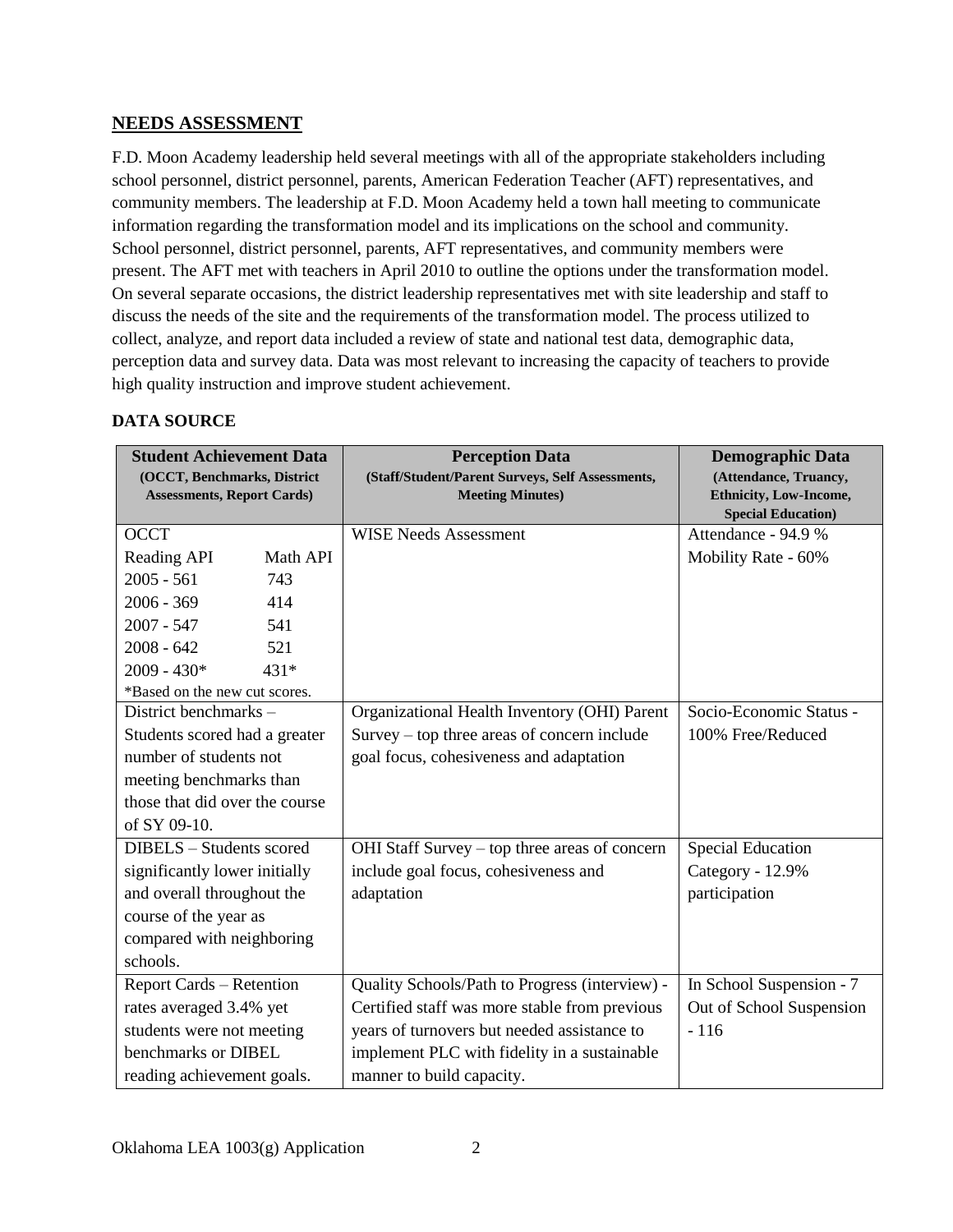#### **STAKEHOLDERS**

| <b>Name</b>                 | <b>Title</b>                     | <b>Stakeholder Group</b> |
|-----------------------------|----------------------------------|--------------------------|
| MR. KARL SPRINGER           | <b>SUPERINTENDENT</b>            | <b>OKCPS STAFF</b>       |
| <b>MS. CINDY SCHMIDT</b>    | <b>CHIEF ACADEMIC OFFICER</b>    | <b>OKCPS STAFF</b>       |
| DR. LINDA TOURE             | <b>EXECUTIVE DIRECTOR OF</b>     | <b>OKCPS STAFF</b>       |
|                             | <b>SCHOOL TURNAROUND</b>         |                          |
| DR. MICHAEL SHANAHAN        | <b>SENIOR HUMAN RESOURCE</b>     | <b>OKCPS STAFF</b>       |
|                             | <b>OFFICER</b>                   |                          |
| MR. ED ALLEN                | <b>PRESIDENT</b>                 | <b>AFT</b>               |
| DR. GEORGE KIMBALL          | <b>CHIEF INFORMATION OFFICER</b> | <b>OKCPS STAFF</b>       |
| <b>MS. TERRY FRALEY</b>     | <b>EXECUTIVE DIRECTOR OF</b>     | <b>OKCPS STAFF</b>       |
|                             | <b>FEDERAL PROGRAMS</b>          |                          |
| <b>MARIONETTE GIBSON</b>    | <b>PRINCIPAL</b>                 | <b>OKCPS STAFF</b>       |
| MRS. SWANIGAN               | PTA PRESIDENT                    | <b>PARENT</b>            |
| <b>MS. MARY MYRICK</b>      | PRESIDENT PUBLIC STRATEGIES      | <b>COMMUNITY</b>         |
|                             |                                  | <b>PARTNER</b>           |
| DR. TERI BELL               | <b>EXECUTIVE DIRECTOR OF</b>     | <b>OKCPS STAFF</b>       |
|                             | <b>STUDENT SERVICES</b>          |                          |
| MS. ANJANETTE WALLACE       | <b>SIXTH GRADE TEACHER</b>       |                          |
| <b>MS. ANGELA PEARSON</b>   | THIRD GRADE TEACHER              |                          |
| <b>MS. ANITA RANDLE</b>     | <b>SUPPORT STAFF MEMBER</b>      |                          |
| <b>MS. TAMMY TAUBER</b>     | <b>KINDERGARTEN TEACHER</b>      |                          |
| <b>MS. JOCELYN TRAUEGER</b> | <b>FIRST GRADE TEACHER</b>       |                          |
| <b>MS. DEVRA MOORE</b>      | <b>FOURTH GRADE TEACHER</b>      |                          |
| <b>MS. TERESA PORTER</b>    | <b>INSTRUCTIONAL FACILITATOR</b> |                          |

The Oklahoma City Public Schools (OKCPS) Planning, Research and Evaluation (PRE) Department has a comprehensive formative and summative data system in place that provides accurate and timely data. F.D. Moon Academy utilized the WISE planning and coaching tool to conduct a needs assessment. Administrators, teachers, parents, community members and external evaluators participated in the needs assessment. Data from the comprehensive needs assessment supports the selection of the transformation model as the most appropriate intervention model for F.D. Moon Academy. The collection and review of the data supports the results identified on the WISE Needs Assessment. The WISE indicator report is attached to this application. The School Improvement Grant (SIG) funding will support identified areas of need. The focus for F.D. Moon Academy is to address all indicators, but particularly those indicators under the section titled Professional Learning Environment by providing high-quality professional development to staff members. Providing high-quality professional development to staff members will assist F.D. Moon Academy in meeting the SMART goals established in this application and success in implementing the transformation model. The Principal and School Leadership Team will have primary responsibility for leading the implementation of the strategies identified for transformation implementation.

Oklahoma LEA 1003(g) Application 3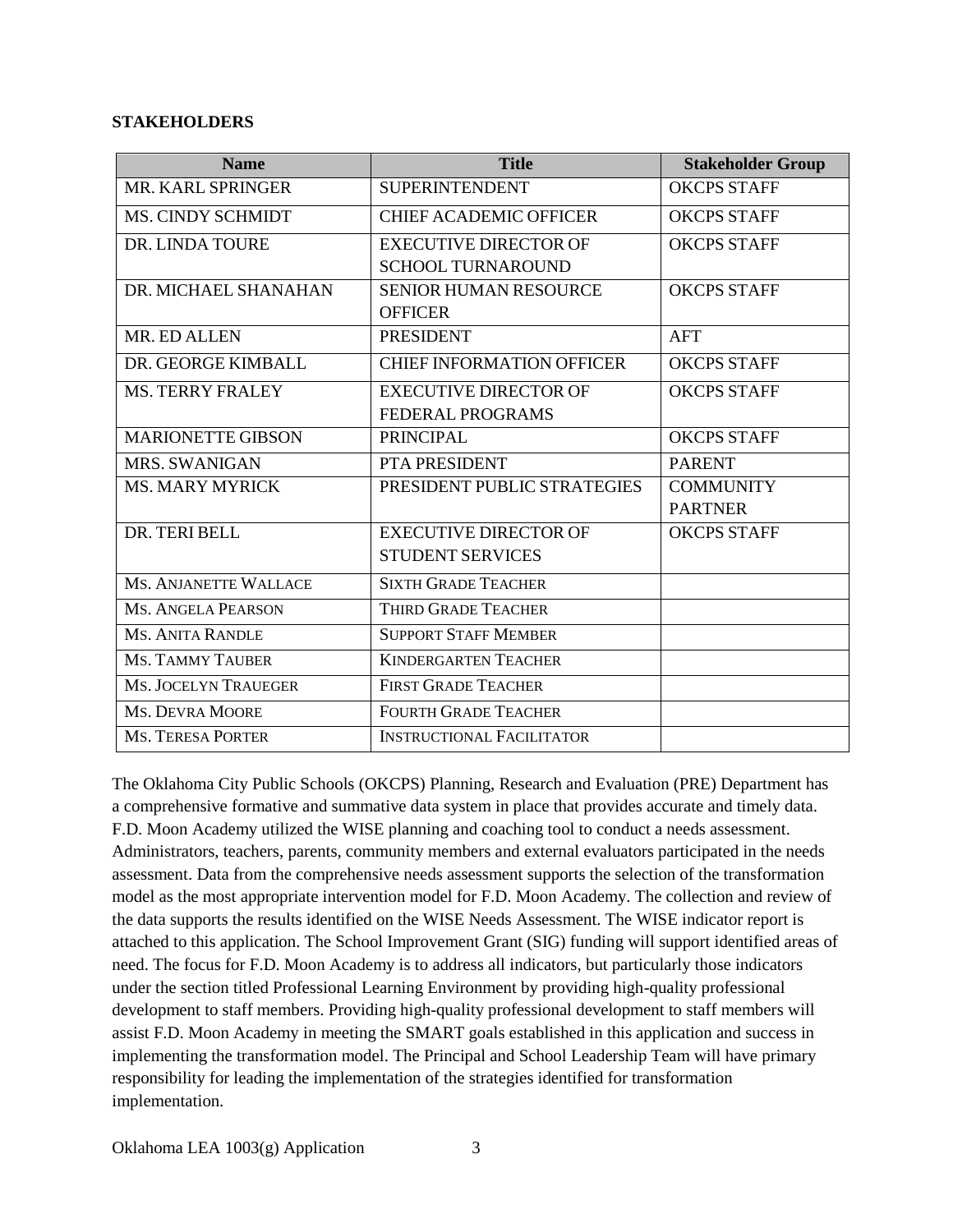### **NEEDS ASSESSMENT SUMMARY**

| Areas to be considered as part of the                                                          | <b>Summary of analysis of each of the areas</b>                                                    |
|------------------------------------------------------------------------------------------------|----------------------------------------------------------------------------------------------------|
| comprehensive needs assessment.                                                                | considered as part of the comprehensive                                                            |
|                                                                                                | needs assessment.                                                                                  |
| <b>School Profile:</b>                                                                         | Attendance Data (students) - 94.9%                                                                 |
| Includes student and staff data.                                                               | Ethnicity – 89% Black; 5% Hispanic; 4%                                                             |
|                                                                                                | White; 2% American Indian                                                                          |
|                                                                                                | Socio-Economic Status - 100% free/reduced                                                          |
|                                                                                                | Attendance Rate (staff) - 93.4%                                                                    |
|                                                                                                | Number of Certified Staff - 22                                                                     |
|                                                                                                | Average length of service 12.6 years                                                               |
|                                                                                                | Masters Degree or Above 31.8%                                                                      |
|                                                                                                | An analysis of data suggests that Moon should                                                      |
|                                                                                                | focus on supplementing the reading and math                                                        |
|                                                                                                | curriculums with various programs and                                                              |
|                                                                                                | professional development.                                                                          |
|                                                                                                | Only 50% of the staff signed letters of commitment                                                 |
|                                                                                                | to the goals and objectives of the SIG. Staff                                                      |
|                                                                                                | members will be offered voluntary transfers where                                                  |
|                                                                                                | vacancies exist.<br>The WISE needs assessment reflected limited                                    |
| <b>Curriculum:</b>                                                                             |                                                                                                    |
| Includes academic expectations, alignment to<br>PASS, and the process to monitor, evaluate and | development in curriculum alignment and lack of<br>overlap in the curriculum. Next year, data will |
| review curriculum.                                                                             | drive curriculum alignment. Teacher leadership                                                     |
|                                                                                                | teams will use the following assessments to                                                        |
|                                                                                                | monitor, evaluate and review curriculum:                                                           |
|                                                                                                | District Benchmark data                                                                            |
|                                                                                                | <b>Student Grades</b>                                                                              |
|                                                                                                | <b>DIBELS</b>                                                                                      |
|                                                                                                | Star Reading & Math                                                                                |
| <b>Classroom Evaluation/Assessment:</b>                                                        | The following will be used for classroom                                                           |
| Includes classroom assessments, alignment to                                                   | evaluation/assessment:                                                                             |
| PASS, and use of assessment data.                                                              | District Benchmark data                                                                            |
|                                                                                                | Mini-Assessments                                                                                   |
|                                                                                                | Horizontal and Vertical Collaborative Meetings<br>Marzano's Standards Based Grading                |
|                                                                                                | <b>Student Grades</b>                                                                              |
|                                                                                                | <b>Student Work Products</b>                                                                       |
|                                                                                                | Create Data Walls                                                                                  |
|                                                                                                | <b>Crosswalk Text and PASS Skills</b>                                                              |
|                                                                                                | Review Assessment Data on an Ongoing Basis                                                         |
|                                                                                                | Instructional Rounds (walk-through)                                                                |
| <b>Instruction:</b>                                                                            | The following strategies will be used:                                                             |
| Includes the varied strategies used in the classroom,                                          | Teacher Implementation Rubrics and assessments                                                     |
| integration of technology, and teacher                                                         | to measure teacher competencies                                                                    |
| collaboration.                                                                                 | Professional Learning Communities (PLC)                                                            |
|                                                                                                | Building Academic Vocabulary (BAV)                                                                 |
|                                                                                                | Non-Fiction Writing Across the Curriculum<br>Differentiated Instruction                            |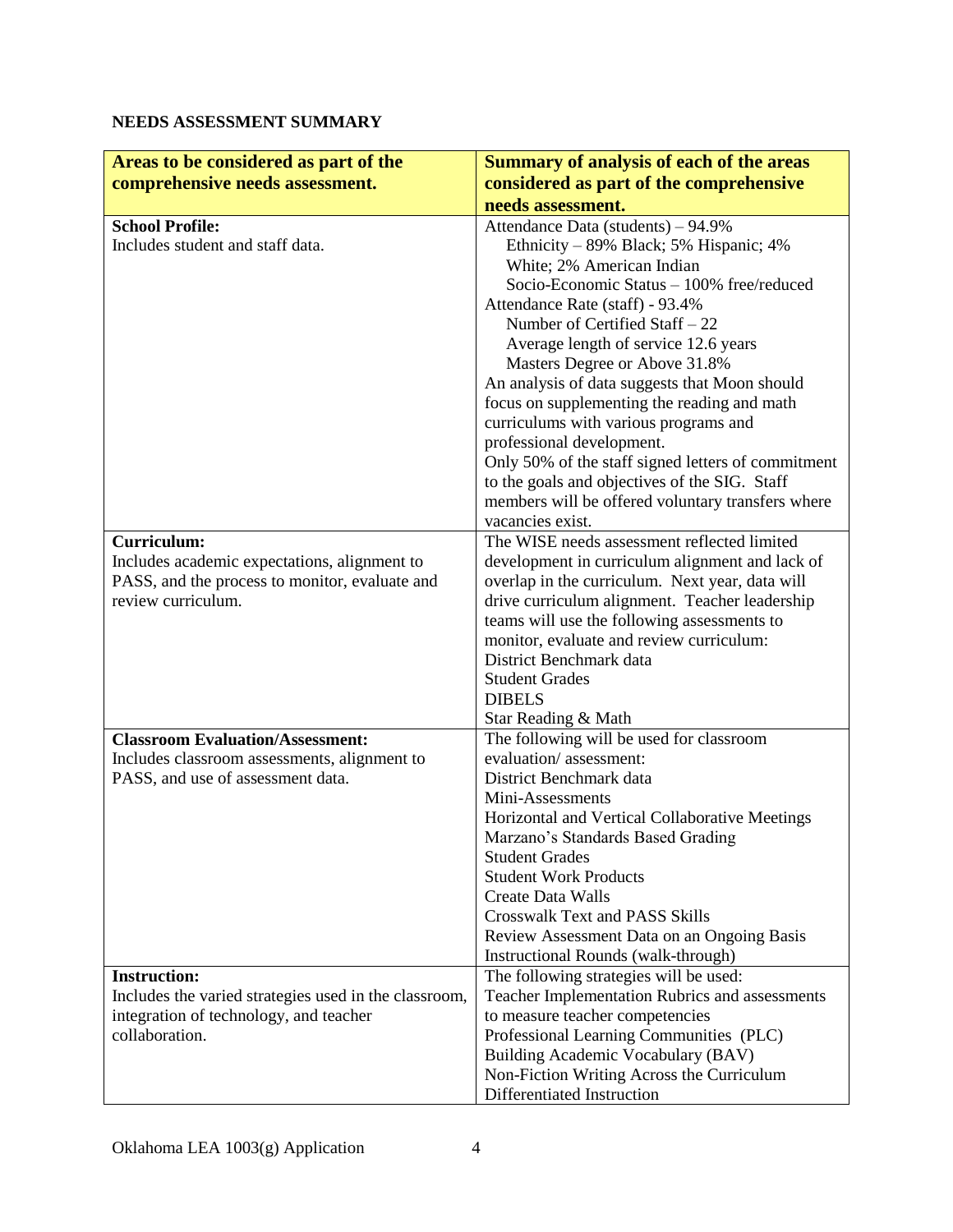|                                                    | <b>Tiered Interventions</b>                           |
|----------------------------------------------------|-------------------------------------------------------|
|                                                    | Cooperative Learning                                  |
| <b>School Culture:</b>                             | School climate will be enhanced with the              |
| Includes learning environment, leader and teacher  | implementation of the Great Expectations Program      |
| beliefs, and value of equity and diversity.        | and Institutes - Methodology and Leadership.          |
|                                                    | The site also uses the OHI data to identify the areas |
|                                                    | of need.                                              |
| <b>Student, Family, and Community Support:</b>     | <b>OHI Parent Survey Data</b>                         |
| Includes communication methods and including       | Community Partnerships: Girl Scouts, Boy Scouts,      |
| parents as partners.                               | <b>Public Strategies</b>                              |
| Professional Growth, Development, and              | The professional development plan includes:           |
| <b>Evaluation:</b>                                 | Building Academic Vocabulary (BAV)                    |
| Includes professional development plan, capacity   | Marzano - Teacher Evaluations                         |
| building, and evaluation process.                  | <b>PLC</b>                                            |
|                                                    | Quality Tools - High Performance Model                |
|                                                    | Response to Intervention (RTI)                        |
|                                                    | Reading & Math Strategies aligned with Textbook       |
| Leadership:                                        | <b>OHI</b> Data                                       |
| Includes process for decision making, policies and | Leadership Facilitator                                |
| procedures, and the shared vision.                 | Path to Progress                                      |
|                                                    | School Support Team (SST)                             |
|                                                    | Cardinal Structured Interview and Professional        |
|                                                    | <b>Growth Plan</b>                                    |
|                                                    | <b>Executive Director of School Turnaround</b>        |
| <b>Organizational Structure and Resources:</b>     | <b>OHI</b> Data                                       |
| Includes use of resources, schedule, staffing,     | Organizational Chart                                  |
| and teaming.                                       | Academic Leadership Team                              |
|                                                    | Operational Leadership Team to include                |
|                                                    | <b>Faculty Advisory</b>                               |
|                                                    | <b>Grade Level Teams</b>                              |
|                                                    | <b>Vertical Teams</b>                                 |
| <b>Comprehensive and Effective Planning:</b>       | Campus Improvement Plan (CIP)                         |
| Includes the process for collaboration, use of     | <b>PLC</b>                                            |
| data, development of school goals, and             | SIG (School Improvement Grant)                        |
| continuous evaluation.                             | OHI                                                   |
|                                                    | Ways to Improve School Effectiveness (WISE)           |
|                                                    | Quarterly Review of CIP                               |
|                                                    | <b>Instructional Rounds</b>                           |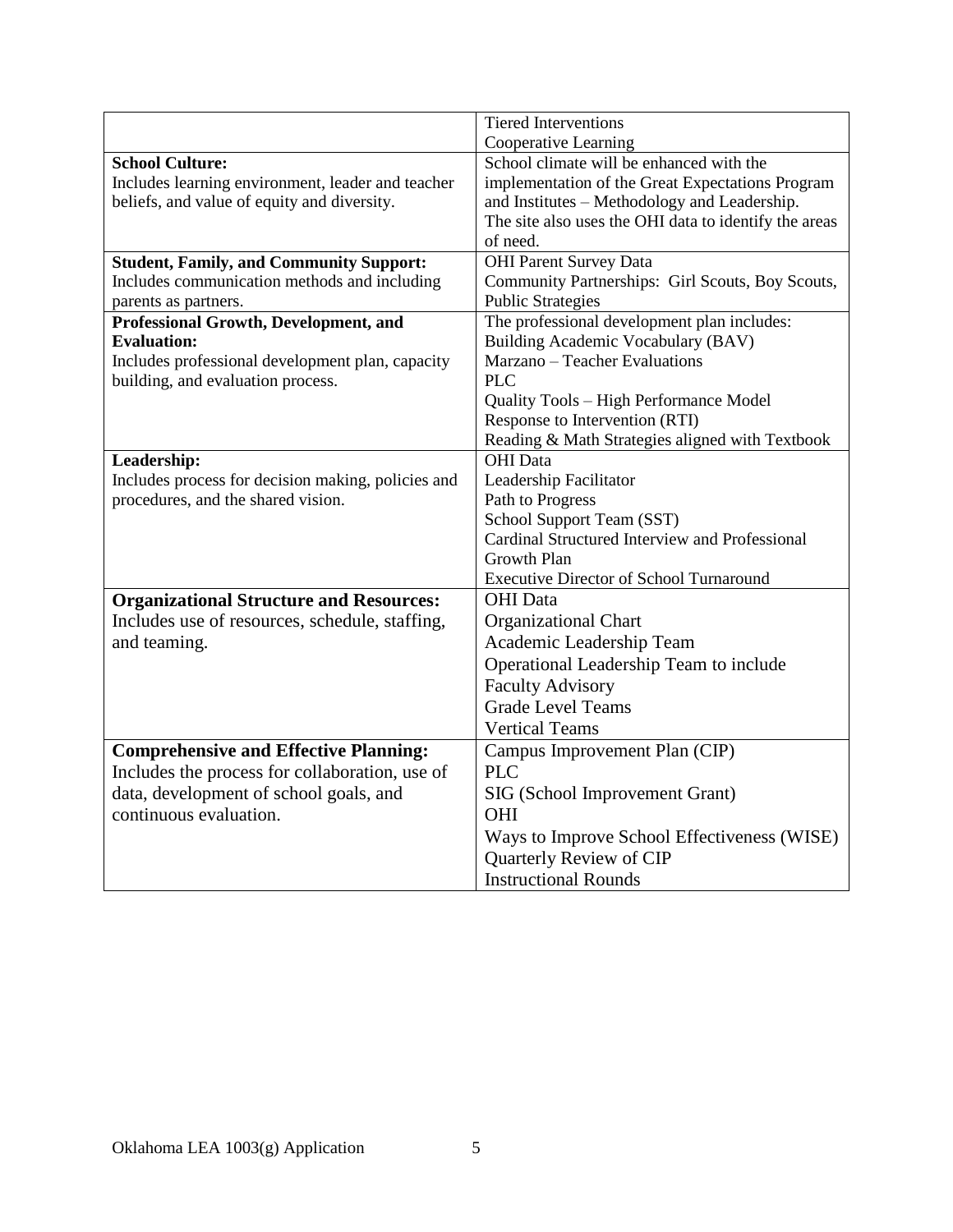## **SCHOOL IDENTIFICATION OF INTERVENTION MODEL**

|                    | <b>NCES</b> |                        | 目<br>ᆸ  | <b>INTERVENTION MODEL</b> |            |         |                   |                |
|--------------------|-------------|------------------------|---------|---------------------------|------------|---------|-------------------|----------------|
| <b>SCHOOL NAME</b> | ID#         | $\blacksquare$<br>TIER | ER<br>E | TIER                      | Turnaround | Restart | Closure<br>School | Transformation |
| F. D. Moon Academy |             |                        |         |                           |            |         |                   | T7             |

The transformation model was selected as the most appropriate intervention model for F.D. Moon Academy based on a comprehensive needs assessment and a review of the current level of implementation of job-embedded professional development initiatives in The Art and Science of Teaching, Building Academic Vocabulary and student engagement strategies. Gains in student achievement occurred in 2008-2009 in math resulting from increased teacher capacity to deliver high quality instruction. Data from the comprehensive needs assessment supports the use of the transformation model as the most appropriate model for significantly improving student achievement at F.D. Moon Academy.

The principal of F.D. Moon Academy for 2010-2011 was replaced as required by the SIG. The newly selected principal, Marionette Gibson, has extensive experience in the implementation of Reading First as well as previously serving in an administrative capacity as a language arts supervisor in an urban school district. Mrs. Gibson has proven experience in turning around a low-performing school as evidenced with reading scores in 2005 at the 508 API to 2009 year at 1183 API and math scores in 2005 at the 797 API to 2009 year at 1134 API at her former school.

Staff at F.D. Moon Academy will be expected to fully implement all professional development, increased learning time and continuous learning calendar to best meet the needs of students. The transformation model emphasizes building capacity, however, staff members who for various reasons are not able to meet the employment conditions are provided for in contract language as a voluntary transfer.

Building capacity and leaders at all levels is the goal for the transformation model. Professional development, coaching, implementation rubrics for measuring teacher competencies, as well as displays of data walls provide for accountability and responsibility. As teachers become proficient and build professional competencies, the need for coaching and support will transfer from outside consultants to the professional learning community of the site in terms of sustainability.

The OKCPS District's Board of Education approved the Increased Learning Time and Continuous Learning Calendar. AFT will develop a Memorandum of Understanding to support the Marzano Teacher Evaluation System.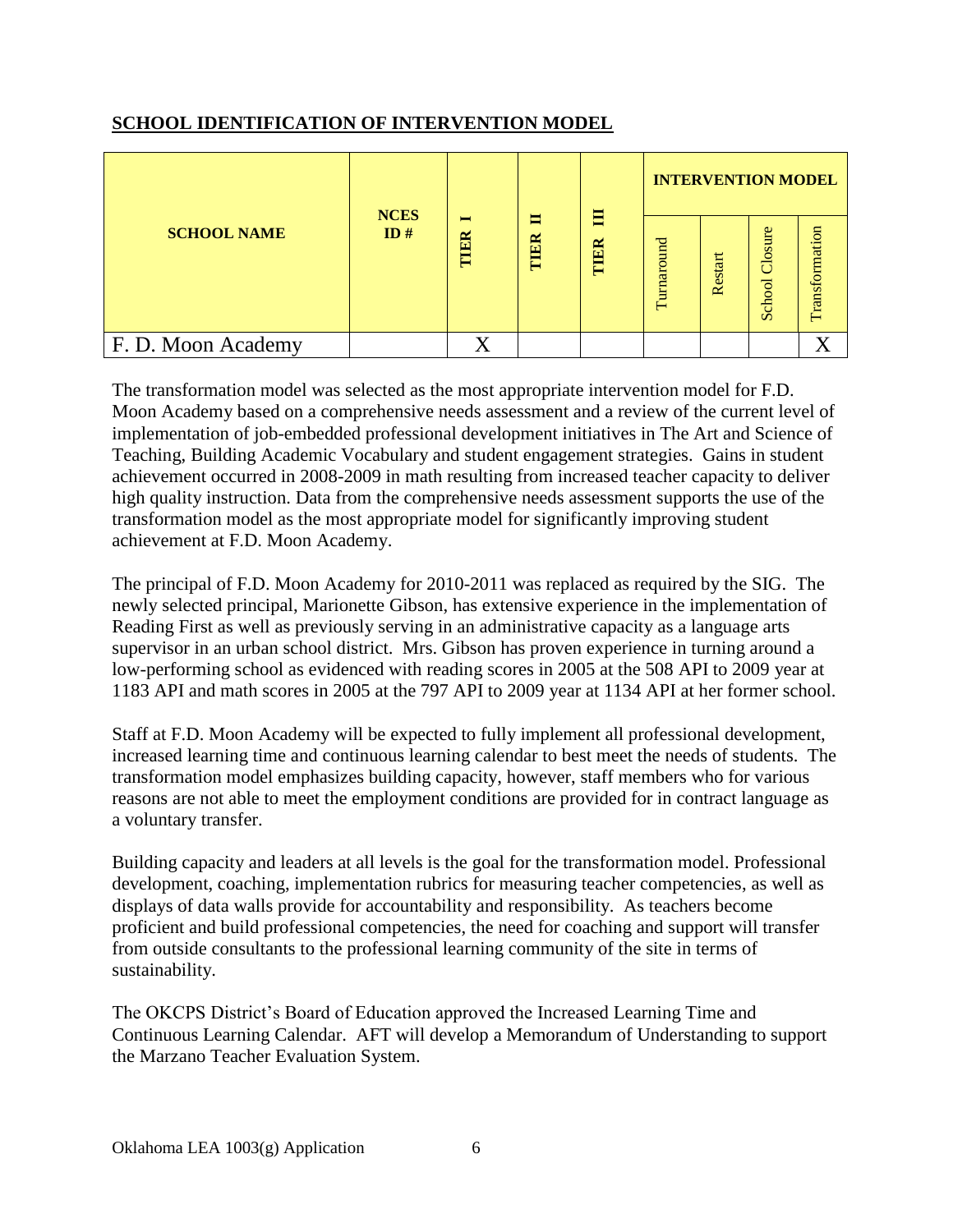The Executive Director of School Turnaround will be responsible for supervising the principal with regard to day to day operations, instructional goals, and learning goals. The school's Academic and Operational Leadership Team (to include Faculty Advisory) will guide the school's transformation model. The school's website will include the organizational chart, communication strategies, and a dashboard for the school's progress towards goals.

# **SCHOOL SMART GOALS**

## **SMART Reading/Language Arts Goals**

- Goal for 2010-2011:
- The API reading score for students in the All Students subgroup will increase from 430<sup>\*</sup> to the identified state performance benchmark of 787 in the 2011-2012 school year.
- Goal for  $2011 2012$ :
- The API reading score for students in the All Students subgroup will increase from 787 to the identified state performance benchmark of 1144 in the 2011-2012 school year.
- Goal for  $2012 2013$ :
- The API reading score for students in the All Students subgroup will increase from 1144 to the identified state performance benchmark of 1500 in the 2012-2013 school year.

Rationale: Moon Academy has a 2009 Reading API score of 430. The difference between 1500 and 430 is 1070. In order to assure that all Moon Academy students to score proficient or advanced on the Reading CRT by 2013, the Reading API must increase by 357 points for each of the three years of the School Improvement Grant.

\*Based on the new cut scores.

## **SMART Mathematics Goals**

- Goal for 2010-2011: The API mathematics score for students in the All Students subgroup will increase from 431\* to the identified state performance benchmark of 787 in the 2011-2012 school year.
- Goal for 2011-2012: The API mathematics score for students in the All Students subgroup will increase from 787 to the identified state performance benchmark of 1143 in the 2011-2012 school year.
- Goal for 2012-2013: The API mathematics score for students in the All Students subgroup will increase from 1143 to the identified state performance benchmark of 1500 in the 2012-2013 school year.

Rationale: Moon Academy has a 2009 Math API score of 431. The difference between 1500 and 431 is 1069. In order to assure that all Moon Academy students score proficient or advanced on the Reading CRT by 2013, the Math API must increase by 356 points for each of the three years of the School Improvement Grant.

\*Based on the new Cut Scores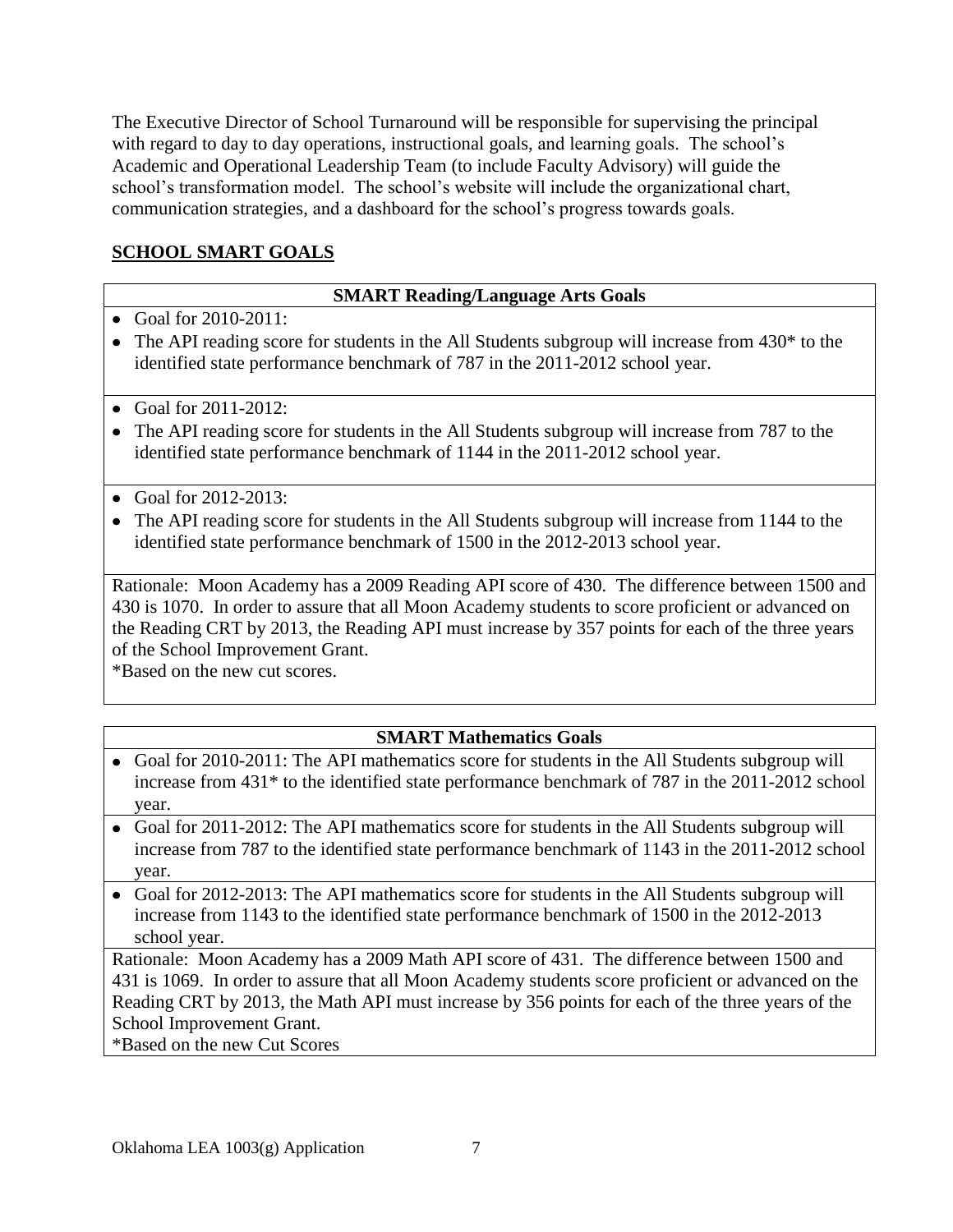## **INTEGRATION OF SERVICES**

| <b>Resource</b>                         | Alignment with $1003(g)$                                                        |
|-----------------------------------------|---------------------------------------------------------------------------------|
| Title I, Part A                         | Contracted services with Robert Marzano to provide<br>$\bullet$                 |
|                                         | professional development (see section 4 of the action                           |
|                                         | plan) (funding source 537)                                                      |
|                                         | Marzano Research Laboratory Evaluation System (see<br>٠                         |
|                                         | section 4 of the action plan) (funding source 537)                              |
|                                         | Remedial Specialist to provide supplemental education                           |
|                                         | services in reading and mathematics (funding source 537)                        |
|                                         | Social worker to provide services for at-risk students<br>٠                     |
|                                         | and their families (funding source 511)                                         |
| Title II, Part A                        | Salary for Instructional Facilitators to provide ongoing<br>$\bullet$           |
|                                         | professional development and coaching (see section 4 of                         |
|                                         | the action plan)                                                                |
|                                         | Ongoing New Teacher Orientation (see section 5 of the<br>$\bullet$              |
|                                         | action plan)                                                                    |
| Title III, Part A                       | Sheltered Instruction and Observation Protocol (SIOP)<br>$\bullet$              |
|                                         | (see section 4 of the action plan)                                              |
|                                         | <b>Bilingual Paraprofessional</b><br>$\bullet$                                  |
| <b>General Fund</b>                     | Salary for Principal to lead the school during the<br>$\bullet$                 |
|                                         | implementation of the transformation model (see section                         |
|                                         | 1 of the action plan)                                                           |
|                                         | Voyager Math and Literacy Curriculum (see section 6<br>٠<br>of the action plan) |
|                                         | Comprehensive formative and summative data system<br>$\bullet$                  |
|                                         | (see section 7 of the action plan)                                              |
|                                         | Continuous learning calendar implementation (see<br>٠                           |
|                                         | section 8 of the action plan)                                                   |
| Local, community, and business partners | The Foundation for OKCPS (see section 9 of the action<br>$\bullet$              |
|                                         | plan)                                                                           |
|                                         | Parental Information Resource Centers (see section 9 of<br>٠                    |
|                                         | the action plan)                                                                |
|                                         | Parent Teacher Association (see section 9 of the action<br>$\bullet$            |
|                                         | plan)                                                                           |
|                                         | BLAC, Inc. (see section 4 of the action plan)<br>٠                              |
|                                         | Public Strategies (see section 9 of the action plan)<br>٠                       |

# **WAIVERS**

 Waive section 421(b) of the General Education Provisions Act (20 U.S.C. § 1225(b)) to extend the period of availability of school improvement funds for the SEA and all of its LEAs to September 30, 2014.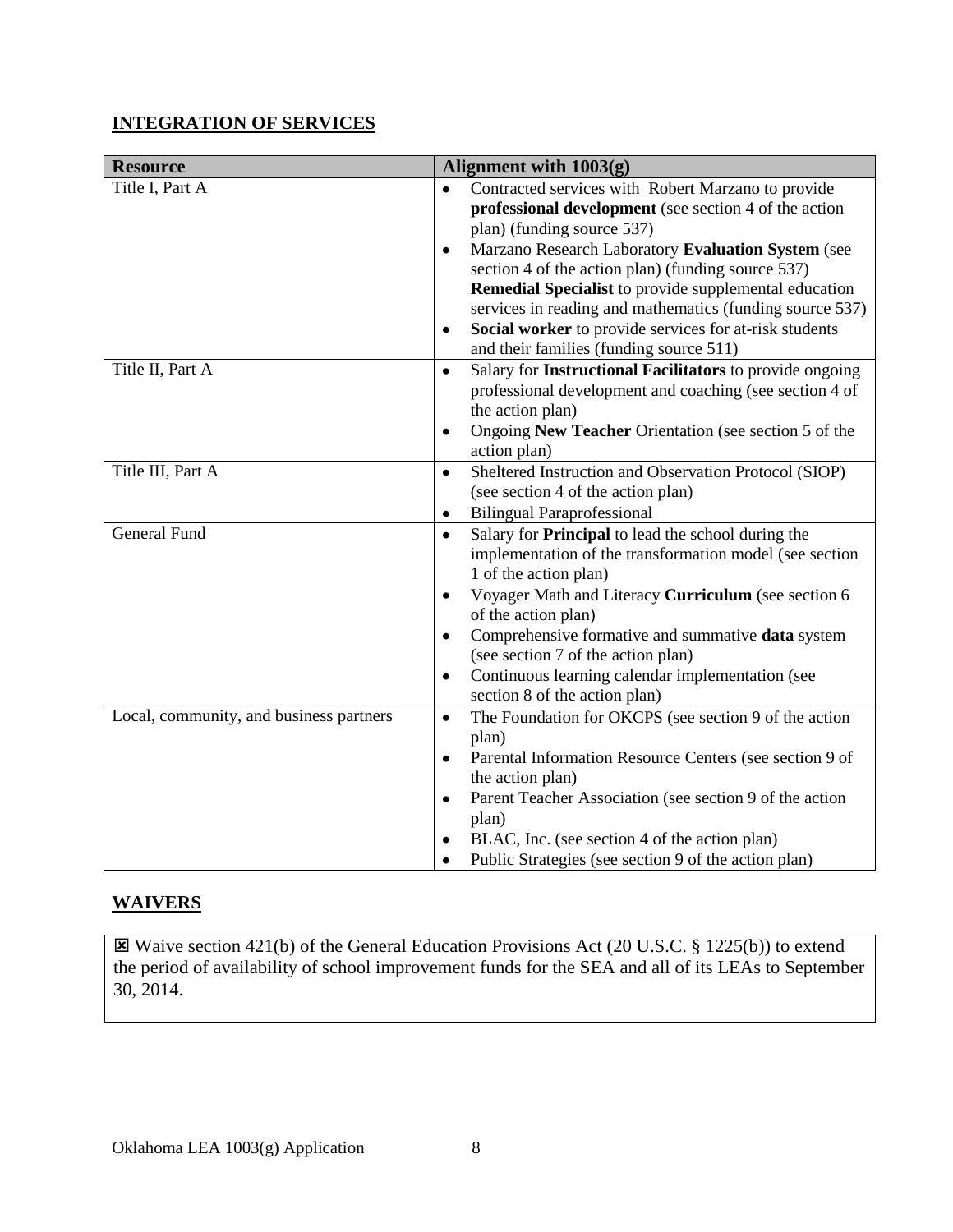## **PROCEDURE/POLICIES FOR EXTERNAL PROVIDERS**

- Beginning in the Fall and continuing in the Spring of 2010, F.D. Moon Academy attended three State  $\bullet$ Department of Education School Improvement Professional Development Seminars introducing the research of Marzano Research Laboratory for The Art and Science of Teaching. The school began exploring the use of researched-based instructional strategies (to include instructional rounds) for improved and deeper implementation of their Campus Improvement Plan goals, objectives, strategies and interventions. F.D. Moon Academy will consult and contract with Marzano Research Laboratory to coach, mentor and model all aspects of The Art and Science of Teaching for this school, to include instructional strategies, instructional rounds, standards-based grading and professional development in each of the ten Design Questions and twenty-five modules through study teams. Study teams would be identified both horizontally and vertically.
- $\bullet$ OK Educational Services – F.D. Moon Academy will contract for services to fully implement the six steps to effectively teaching the Building of Academic Vocabulary (BAV). Assessment of professional staff and implementation rubrics to measure teacher competencies will also be a focus. Limited professional development was provided during the 2008-2009 school year.
- $\bullet$ Professional development will be provided by MaxTeaching. Professional development is aligned to transformation strategies. MaxTeaching has the capacity to provide the professional development necessary for successful implementation of the transformation model. Forty (40) professional development/coaching days will be provided annually by MaxTeaching. Annual cost is \$90,000.00 for each of the first two years of the grant. The cost for the third and final year will be \$30,000.00. Materials to support MaxTeaching professional development will cost \$5000.00 for each of the three years of the grant for a total cost of \$15,000.00
- Professional Learning Community Eakers/DuFour Professional development will include the Leadership Team attending Regional/National Institute for three (3) days. This training will be used to strengthen leadership capacity and collaboration among the entire staff to promote student achievement.

Please see the attached district policy regarding Purchasing and Distribution as well as the Corrective Action procedure for vendors not meeting district expectations in the LEA Appendix. The Federal Programs Department utilizes an external evaluator to review vendor relations, monitors student progress, and program implementation. In addition data will be used to inform decisions on whether particular strategies/programs are being proven effective. Student progress on the district Benchmarks, and the Oklahoma Core Curriculum Tests. The quarterly reviews of Campus Improvement Plans will also be reviewed to ensure desired results are being achieved.

# **SCHOOL MODIFICATION OF POLICIES AND PROCEDURES**

A Memorandum of Understanding (MOU) between OKCPS and the American Federation of Teachers (AFT) will be developed to address the collective bargaining modifications necessary for implementation of the transformation model. The OKCPS Board of Education (BOE) will approve modifications to existing policies and procedures to accommodate the transformation implementation requirements. Pending approval of the application the MOU will be presented to the BOE.

OKCPS will provide flexibility in hiring practices at the site level. Staff will not be assigned to F.D. Moon Academy without consent of the Principal. F.D. Moon Academy will use a structured-interview process as a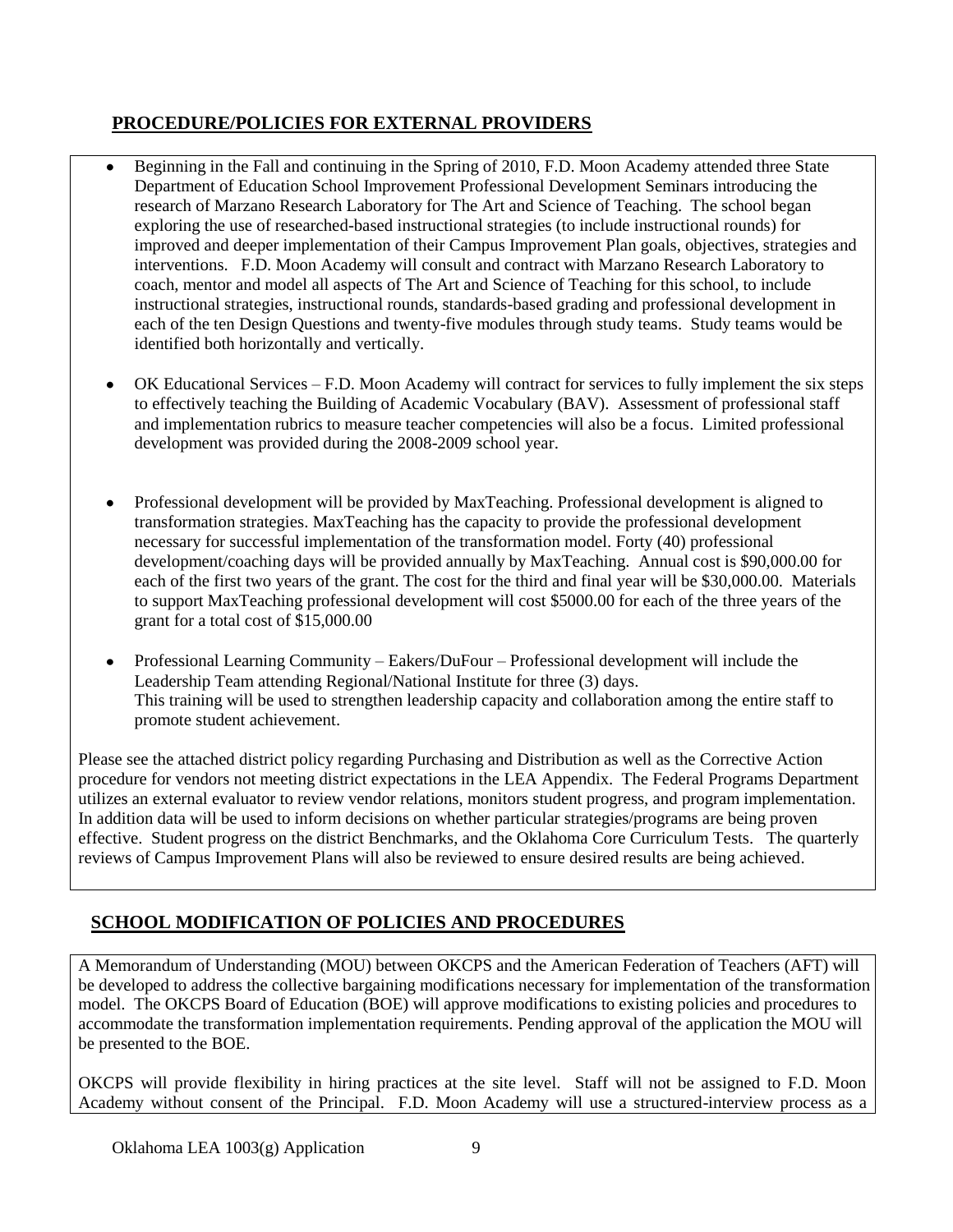component of staff selection. Current staff will be provided with an opportunity to transfer to other OKCPS sites if they are unwilling to meet the employment conditions of the School Improvement Grant. A teacher and principal evaluation system will be developed by Marzano Research Laboratory with input from OKCPS staff and AFT staff. Components of the evaluation system will include the use an observational protocol that will be developed for F.D. Moon Academy, with strong linkages to student achievement data, early identification of teachers who are not meeting performance standards, coaching provided by AFT teacher consultants, and expedited dismissals for staff who continue to fail to meet performance standards.

Reading, math, and special education teachers will receive \$50.00 for each student who earns proficient or advanced on the respective Math or Reading CRT or moving from Intensive and Strategic to Emerging on the DIBELS – Star Math. Each certified staff member will receive \$3,000.00 if the annual Reading SMART goal or API is met and \$3,000.00 if the annual Math SMART goal or API is met.

F.D. Moon Academy will provide, beginning with the 2010-2011 school year, sixty (60) minutes of additional classroom instruction in reading and math each day. The teacher day will be from 7:30 – 4:00 P.M. (4:30 on Tuesdays for faculty meeting) and the student day will be from 8:00 – 3:30 P.M. The administrator day will be from 7:30 – 4:30 P.M. Thirty (30) minutes of the day will be achieved through an agreement with the AFT without additional compensation, while the other thirty minutes will be compensated with funding from the School Improvement Grant. In terms of sustainability, the school will continue with a thirty (30) minute extended day without a cost, to provide for interventions in reading and/or math daily for students identified with learning achievement gaps. It is the intent that most of the students will have closed the achievement gap after three years of the School Improvement Grant implementation.

F.D. Moon Academy will provide sixty (60) minutes of planning per day to include individual and collaborative time. Two-hundred (200) minutes of the total will be individual planning time and one-hundred (100) minutes of the total will be collaborative planning with horizontal and vertical teams. Following the completion of the grant, the school will sustain the PLC sixty (60) minutes of planning per day with the use of federal funds. PLC vertical and horizontal instructional teams will take place within the school day as students are participating in related arts and/or other identified safety net interventions.

F.D. Moon Academy will implement a continuous learning calendar that will include fifteen (15) additional days of instruction during intersession for students identified as not meeting quarterly achievement goals. Following the completion of the SIG the school would remain on a continuous calendar.

Five (5) days of professional development will be added to the calendar prior to the start of school and two days after Record Day.

**NOTE: This will be finalized upon final response from USDE related to definition of equitable performance pay across the district for the different reform models. It is also contingent upon the Oklahoma City Board of Education approval of the Memorandum of Understanding with the American Federation of Teachers.**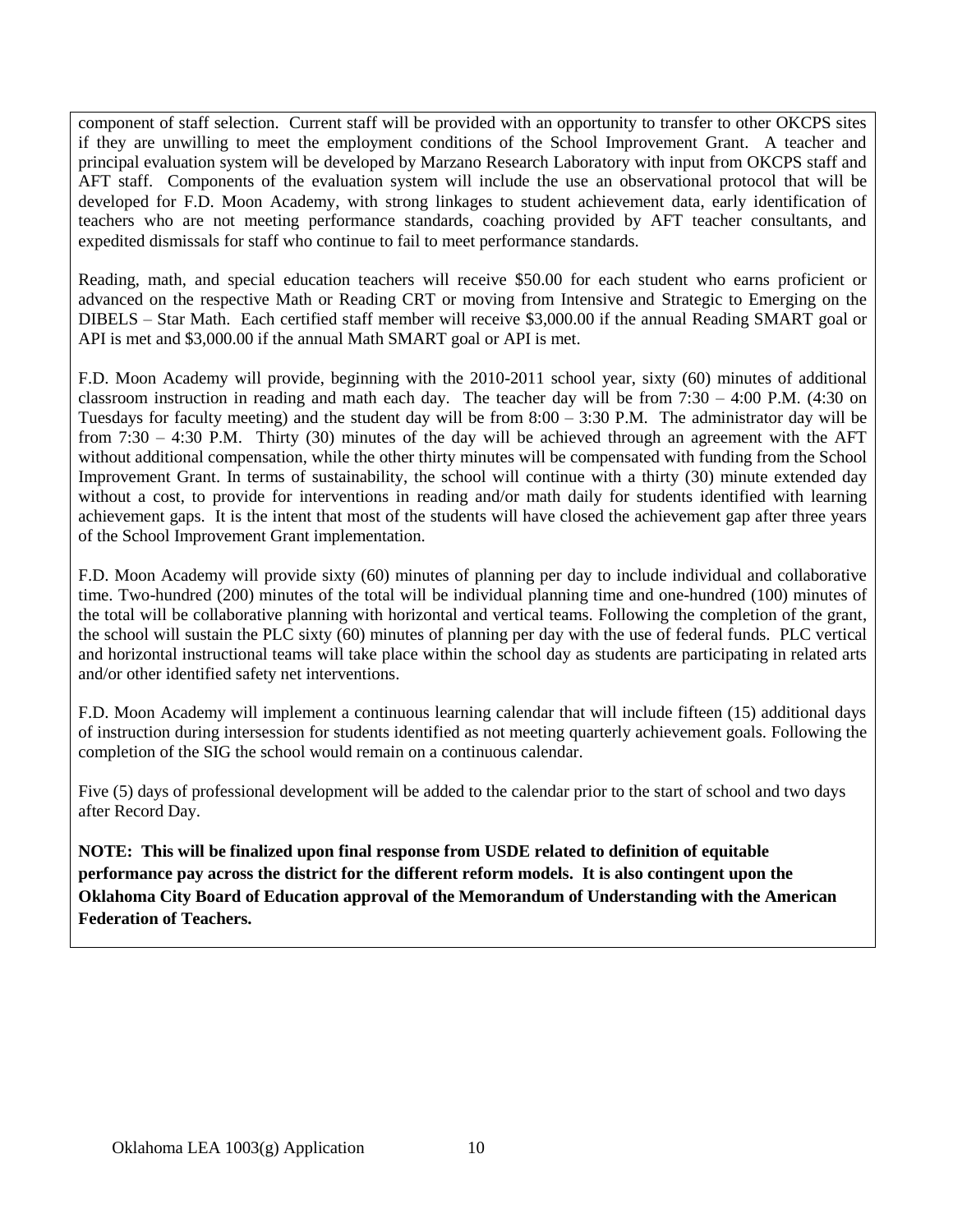### **SCHOOL SUSTAINABILITY EFFORTS**

The primary focus of the School Improvement grant is to develop the capacity of F.D. Moon Academy staff to assure sustainability of effective instructional practices. The additional contract days for intercessions and professional development days that are included in the SIG plan will be provided in subsequent years utilizing available Title I, Title II and/or general fund expenditures at the end of the grant period. Professional development will continue as a normal component of the Campus Improvement Plan. The additional instructional time will be reduced from sixty (60) to thirty (30) minutes per day  $-250$  minutes per week at the completion of the grant, as the critical mass of students would now have met achievement goals and built a solid foundation for continued progress. However, the needs of students identified with learning deficiencies or gaps in reading or math would be addressed in the thirty (30) minutes of additional instruction.

The requirements of the transformation model support the strategic direction of the district. The district is in the process of developing a strategic framework made up of a district mission, vision, strategic priorities and goals. With the community wide efforts going into rolling out the plan, there will be a great deal of accountability and progress updating required. This will complement the strategies within the transformation model, and will assist the school site in reviewing results and building the necessary capacity to ensure the sustainability of our efforts.

F.D. Moon Academy will use the WISE online planning and coaching tools throughout the three-year implementation of the transformation intervention model to identify needs and to evaluate and track student progress impacted by implementing intervention strategies. The sites will utilize the resources available including WISE Ways®.

The Planning, Research, and Evaluation Team will assist in the collection, evaluation, and distribution of district, state and norm-referenced data. Progress monitoring will take place on a day-to-day basis in the sites as teachers closely monitor student progress. Data will be an ongoing topic of discussion in PLC conversations. Data walls in the sites will help to promote transparency and will help to make the invisible, visible.

Rigorous evaluation systems for teachers will be developed using the Marzano evaluation system. This will promote staff growth as well as job embedded professional development opportunities including The Art and Science of Teaching, Building Academic Vocabulary, and other research-based literacy strategies. After working on these initiatives over the grant cycle they will become routine practice. There is an assessment piece for professional development to ensure accountability.

F.D. Moon Academy and Douglass Middle School are in the same region of the district, and Moon is a feeder school into Douglass. The two schools are mirroring some of their efforts to begin reform at the Elementary level, and continue at the Middle level. This will also promote sustainability. For example, Great Expectations will be used at F.D. Moon Academy as a means for developing rules and rituals. This carries over at Douglass with the rituals and routines taught in the workshop model training with ACT - America's Choice.

Site Action Plans and Campus Improvement Plans include strategies to create and establish various partnerships in the community such as business partners, partnerships with service organizations, partnerships with school alumni, and for increasing the involvement of our Parent Teacher Associations. This can be another way to sustain reform efforts. The District will continue to seek grant opportunities and other ways to secure funding to continue reform efforts.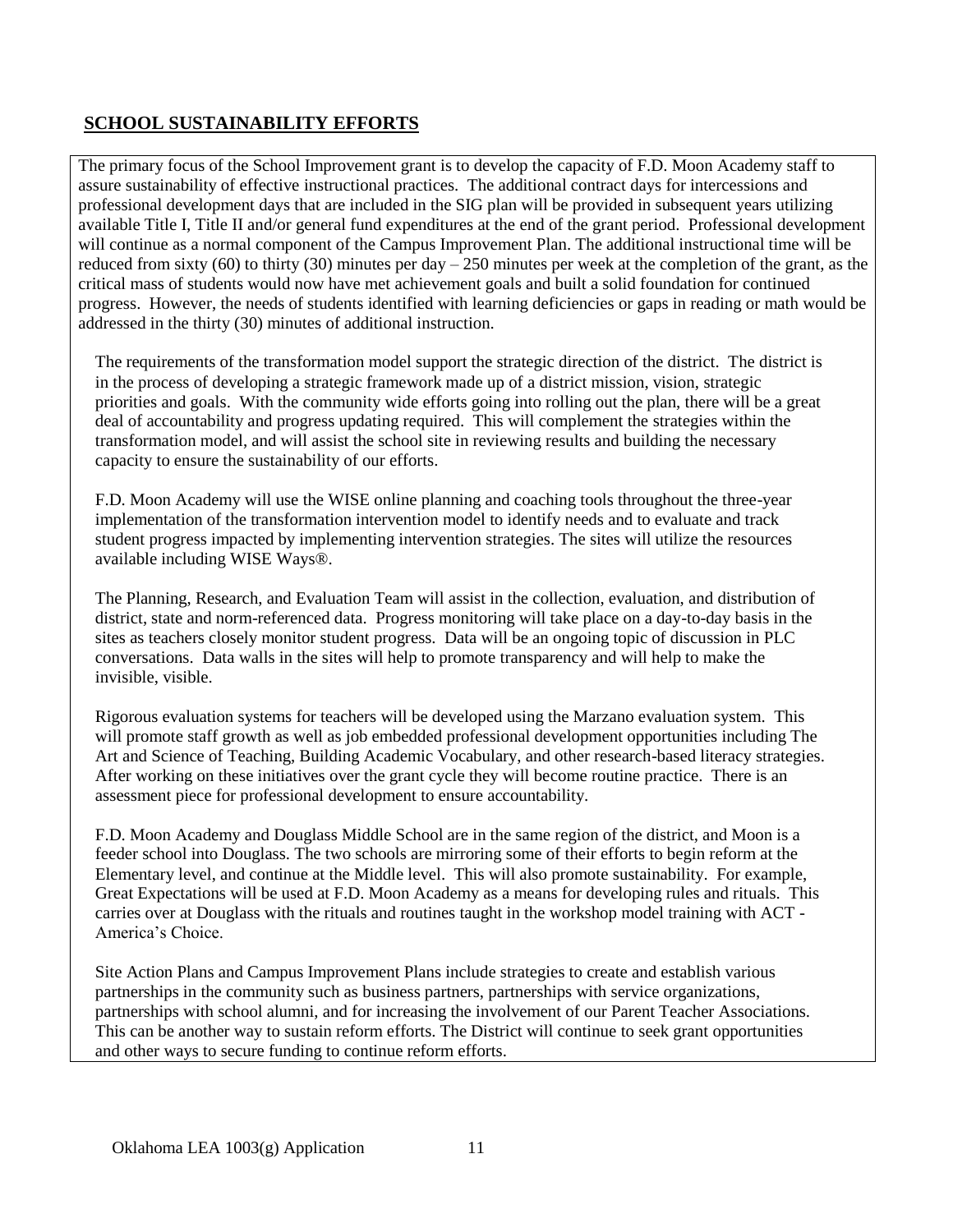| <b>Name of School: F.D. Moon Academy</b>                                                             |                                                                                                                                                                                                                                                                                                                                                                                                                                                                                                                                                                                    | <b>Tier: I</b>                                                                       |                                                             |
|------------------------------------------------------------------------------------------------------|------------------------------------------------------------------------------------------------------------------------------------------------------------------------------------------------------------------------------------------------------------------------------------------------------------------------------------------------------------------------------------------------------------------------------------------------------------------------------------------------------------------------------------------------------------------------------------|--------------------------------------------------------------------------------------|-------------------------------------------------------------|
| <b>Transformation Model</b>                                                                          | <b>LEA Design and Implementation of the Intervention</b><br><b>Model</b><br>(include alignment of additional resources)                                                                                                                                                                                                                                                                                                                                                                                                                                                            | <b>Timeline for</b><br><b>Implementation</b>                                         | <b>Name and Position of</b><br><b>Responsible Person(s)</b> |
|                                                                                                      | <b>Requirements for the Transformation Model (LEA must implement actions 1-11)</b>                                                                                                                                                                                                                                                                                                                                                                                                                                                                                                 |                                                                                      |                                                             |
| 1. Replace the principal who led the<br>school prior to commencement of the<br>transformation model. | The principal of F.D. Moon Academy for 2009-2010 was<br>replaced as required in the SIG for 2010-2011. The newly<br>assigned principal has extensive experience in the<br>implementation of Reading First as well as previously serving<br>in an administrative capacity as a language arts supervisor in<br>an urban school district. She has proven experience in<br>turning around a low-performing school with reading scores<br>in 2005 at the 508 API to 2009 year at 1183 API and math<br>scores in 2005 at the 797 API to 2009 year at 1134 API from<br>her former school. | The Principal will<br>begin implementation<br>of the SIG effective<br>June 14, 2010. | Marionette Gibson                                           |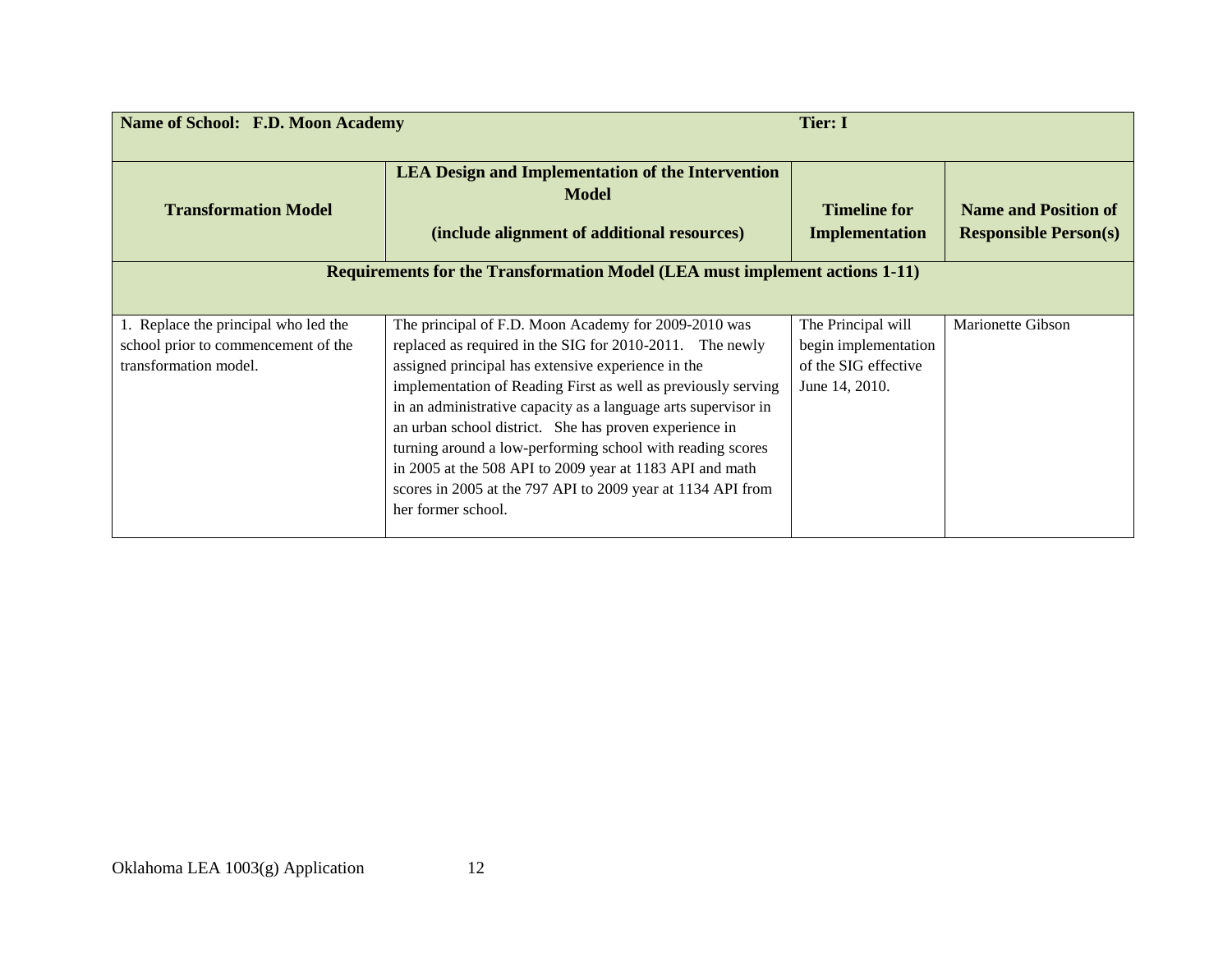| <b>Name of School: F.D. Moon Academy</b>                                                                                                                                                                                                                                                                                                                                                                                                                                                                                                  |                                                                                                                                                                                                                                                                                                                                                                                                                                                                                                                                                                                                  | <b>Tier: I</b>                               |                                                                                                                                                                                                                                               |
|-------------------------------------------------------------------------------------------------------------------------------------------------------------------------------------------------------------------------------------------------------------------------------------------------------------------------------------------------------------------------------------------------------------------------------------------------------------------------------------------------------------------------------------------|--------------------------------------------------------------------------------------------------------------------------------------------------------------------------------------------------------------------------------------------------------------------------------------------------------------------------------------------------------------------------------------------------------------------------------------------------------------------------------------------------------------------------------------------------------------------------------------------------|----------------------------------------------|-----------------------------------------------------------------------------------------------------------------------------------------------------------------------------------------------------------------------------------------------|
| <b>Transformation Model</b>                                                                                                                                                                                                                                                                                                                                                                                                                                                                                                               | <b>LEA Design and Implementation of the Intervention</b><br><b>Model</b><br>(include alignment of additional resources)                                                                                                                                                                                                                                                                                                                                                                                                                                                                          | <b>Timeline for</b><br><b>Implementation</b> | <b>Name and Position of</b><br><b>Responsible Person(s)</b>                                                                                                                                                                                   |
| 2. Use rigorous, transparent, and<br>equitable evaluation systems for teachers<br>and principals that:<br>a. Take into account data on student<br>growth (as defined in this notice) as<br>a significant factor as well as other<br>factors such as multiple observation-<br>based assessments of performance<br>and ongoing collections of<br>professional practice reflective of<br>student achievement and increased<br>high-school graduations rates; and<br>b. Are designed and developed with<br>teacher and principal involvement. | Development of the teacher and principal evaluation system<br>will be completed during the 2010-2011 school year through<br>Marzano Research Laboratory with input from OKCPS staff<br>and AFT staff. Components of the evaluation system will<br>include the use of instructional rounds, observational<br>protocols, strong linkages to student achievement data, early<br>identification of teachers who are not meeting performance<br>standards, coaching provided by AFT teacher consultants, and<br>expedited dismissals for staff who continue to fail to meet<br>performance standards. | August 2010 - June<br>2013                   | Karl Springer-<br>Superintendent<br>Michael Shanahan - Senior<br>Human Resource Officer<br>Ed Allen - President, AFT<br>Robert Marzano, CEO,<br>Marzano Research<br>Laboratory<br>Marionette Gibson -<br>Principal<br>AFT teacher consultants |
| 3. Identify and reward school leaders,<br>teachers, and other staff who, in<br>implementing this model, have increased<br>student achievement and high-school<br>graduation rates and identify and remove<br>those who, after ample opportunities<br>have been provided for them to improve                                                                                                                                                                                                                                               | Reading, math, and special education will receive \$50.00 for<br>each student who earns proficient or advanced on the<br>respective Math or Reading CRT. Each certified staff member<br>will receive \$3,000.00 if the annual Reading SMART goal or<br>AYP is met and \$3,000.00 if the annual Math SMART goal or<br>AYP is met.                                                                                                                                                                                                                                                                 | August $2010 -$ June<br>2013                 | Karl Springer-<br>Superintendent<br>Michael Shanahan - Senior<br>Human Resource Officer<br>Ed Allen - President, AFT                                                                                                                          |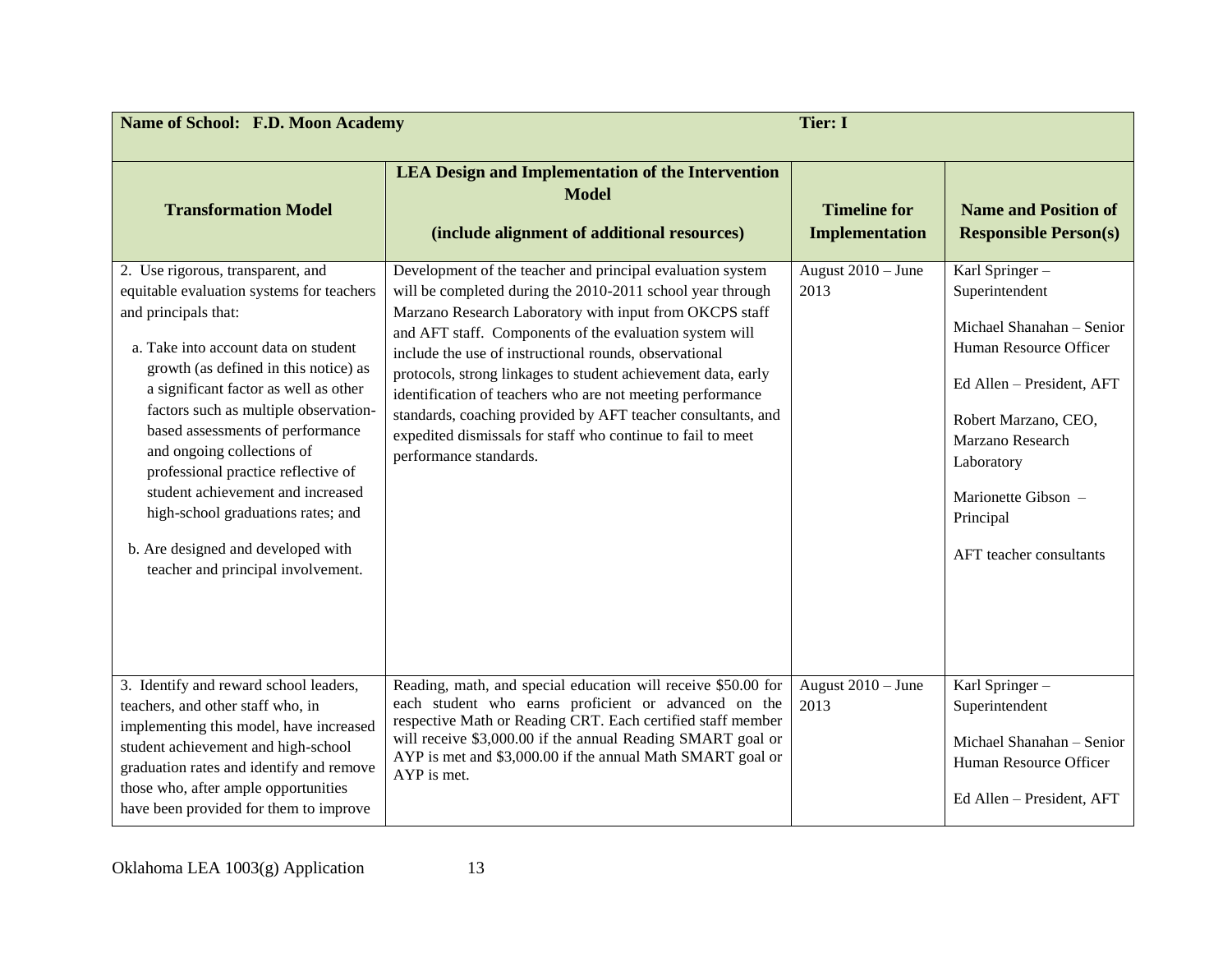| <b>Name of School: F.D. Moon Academy</b>                                                                                                                                                                                                                                                                                                                                                                                                                                                                                                                |                                                                                                                                                                                                                                                                                                                                                                                                                                                                                                                                                                                                                                                                                                                                                                                                                                                                                                                                                                                                                                          | <b>Tier: I</b>                               |                                                                                                                                                                                                                           |
|---------------------------------------------------------------------------------------------------------------------------------------------------------------------------------------------------------------------------------------------------------------------------------------------------------------------------------------------------------------------------------------------------------------------------------------------------------------------------------------------------------------------------------------------------------|------------------------------------------------------------------------------------------------------------------------------------------------------------------------------------------------------------------------------------------------------------------------------------------------------------------------------------------------------------------------------------------------------------------------------------------------------------------------------------------------------------------------------------------------------------------------------------------------------------------------------------------------------------------------------------------------------------------------------------------------------------------------------------------------------------------------------------------------------------------------------------------------------------------------------------------------------------------------------------------------------------------------------------------|----------------------------------------------|---------------------------------------------------------------------------------------------------------------------------------------------------------------------------------------------------------------------------|
| <b>Transformation Model</b><br>their professional practice, have not<br>done so.                                                                                                                                                                                                                                                                                                                                                                                                                                                                        | <b>LEA Design and Implementation of the Intervention</b><br><b>Model</b><br>(include alignment of additional resources)                                                                                                                                                                                                                                                                                                                                                                                                                                                                                                                                                                                                                                                                                                                                                                                                                                                                                                                  | <b>Timeline for</b><br><b>Implementation</b> | <b>Name and Position of</b><br><b>Responsible Person(s)</b><br>Robert Marzano, CEO,<br>Marzano Research<br>Marionette Gibson -                                                                                            |
|                                                                                                                                                                                                                                                                                                                                                                                                                                                                                                                                                         |                                                                                                                                                                                                                                                                                                                                                                                                                                                                                                                                                                                                                                                                                                                                                                                                                                                                                                                                                                                                                                          |                                              | Principal                                                                                                                                                                                                                 |
| 4. Provide staff with ongoing, high-<br>quality, job-embedded professional<br>development (e.g., regarding subject-<br>specific pedagogy, instruction that<br>reflects a deeper understanding of the<br>community served by the school, or<br>differentiated instruction) that is aligned<br>with the school's comprehensive<br>instructional program and designed with<br>school staff to ensure they are equipped<br>to facilitate effective teaching and<br>learning and have the capacity to<br>successfully implement school reform<br>strategies. | Beginning in the Fall and continuing in the Spring of<br>$\bullet$<br>2010, F.D. Moon Academy attended three State<br>Department of Education School Improvement<br>Professional Development Seminars introducing the<br>research of Marzano Research Laboratory for The<br>Art and Science of Teaching. The school began<br>exploring the use of researched-based instructional<br>strategies (to include instructional rounds) for<br>improved and deeper implementation of their<br>Campus Improvement Plan goals, objectives,<br>strategies and interventions. F.D. Moon Academy<br>will consult and contract with Marzano Research<br>Laboratory to coach, mentor and model all aspects of<br>The Art and Science of Teaching for this school, to<br>include instructional strategies, instructional rounds,<br>standards-based grading and professional<br>development in each of the ten Design Questions and<br>twenty-five modules through study teams. Study<br>teams would be identified both horizontally and<br>vertically. | August $2010 -$ June<br>2013                 | Marionette Gibson,<br>Principal<br>Marzano Research<br>Laboratory staff<br><b>OK Educational Services</b><br>staff<br>MaxTeaching Staff<br>McMillian Literature and<br><b>Basal Reader</b><br><b>Scotts Foresman Math</b> |
|                                                                                                                                                                                                                                                                                                                                                                                                                                                                                                                                                         | OK Educational Services - F.D. Moon Academy will<br>contract for services to fully implement the six steps<br>to effectively teaching the Building of Academic                                                                                                                                                                                                                                                                                                                                                                                                                                                                                                                                                                                                                                                                                                                                                                                                                                                                           |                                              | <b>Accelerated Reader</b>                                                                                                                                                                                                 |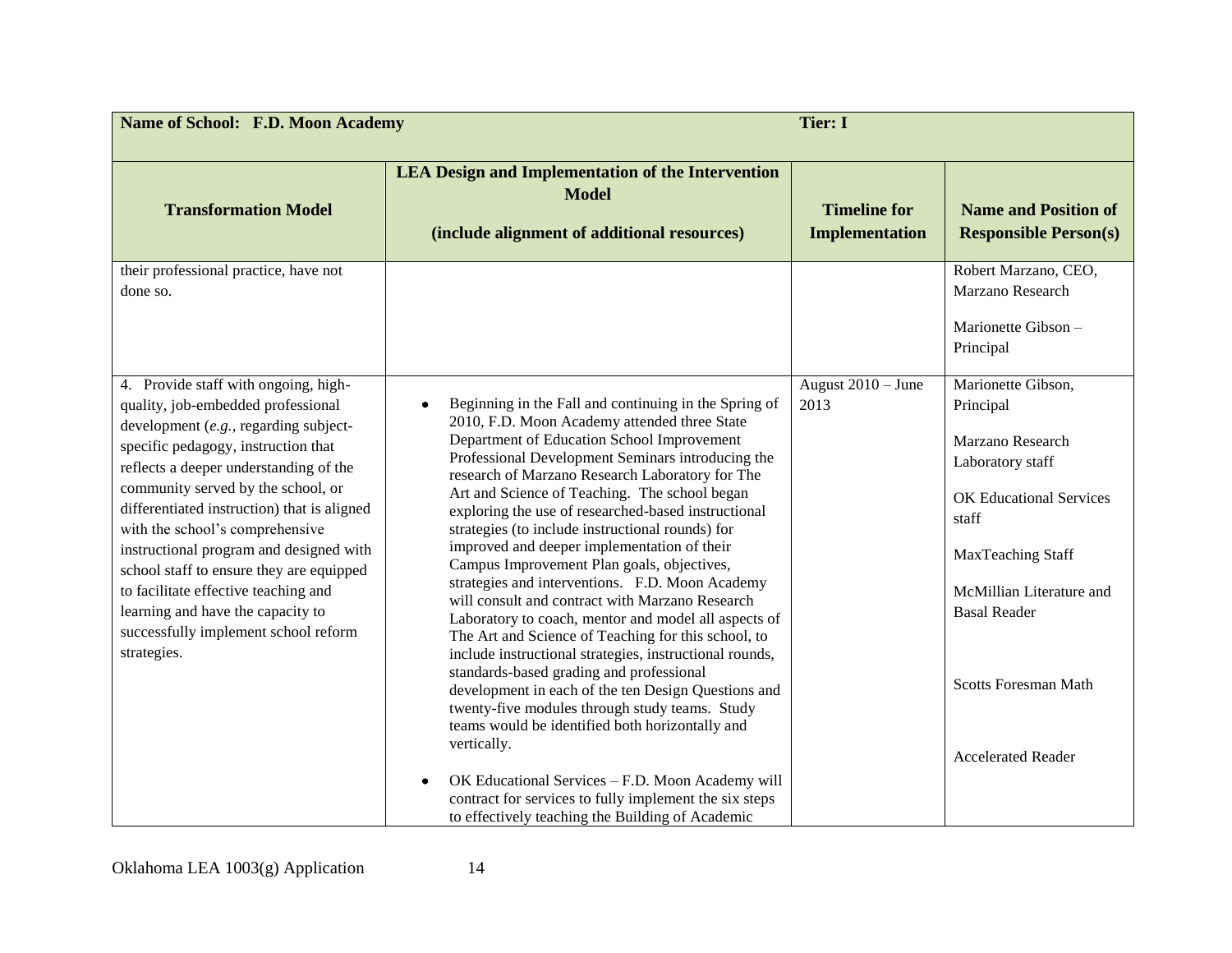| <b>Name of School: F.D. Moon Academy</b><br><b>Tier: I</b>               |                                                                                                                                                                                                                                                                                                                                                                                                                                                                                                                                                                                                                                                                                                                                                                                                                                                                                                                                                                                                                                                                                                                                                                                                                     |                                              |                                                             |
|--------------------------------------------------------------------------|---------------------------------------------------------------------------------------------------------------------------------------------------------------------------------------------------------------------------------------------------------------------------------------------------------------------------------------------------------------------------------------------------------------------------------------------------------------------------------------------------------------------------------------------------------------------------------------------------------------------------------------------------------------------------------------------------------------------------------------------------------------------------------------------------------------------------------------------------------------------------------------------------------------------------------------------------------------------------------------------------------------------------------------------------------------------------------------------------------------------------------------------------------------------------------------------------------------------|----------------------------------------------|-------------------------------------------------------------|
| <b>Transformation Model</b>                                              | <b>LEA Design and Implementation of the Intervention</b><br><b>Model</b><br>(include alignment of additional resources)                                                                                                                                                                                                                                                                                                                                                                                                                                                                                                                                                                                                                                                                                                                                                                                                                                                                                                                                                                                                                                                                                             | <b>Timeline for</b><br><b>Implementation</b> | <b>Name and Position of</b><br><b>Responsible Person(s)</b> |
|                                                                          | Vocabulary to include assessment of professional<br>staff and implementation rubrics. Limited<br>professional development was provided during the<br>2008-2009 school year.<br>Professional development will be provided by<br>MaxTeaching. Professional development is aligned<br>to transformation strategies. MaxTeaching has the<br>capacity to provide the professional development<br>necessary for successful implementation of the<br>transformation model. Forty (40) professional<br>development/coaching days will be provided<br>annually by MaxTeaching. Annual cost is<br>\$90,000.00 for each of the first two years of the<br>grant. The cost for the third and final year will be<br>\$30,000.00. Materials to support MaxTeaching<br>professional development will cost \$5000.00 for<br>each of the three years of the grant for a total cost of<br>\$15,000.00<br>Professional Learning Community - Eakers/DuFour<br>- Professional development will include the<br>Leadership Team attending Regional/National<br>Institute for three (3) days. This training will be used<br>to strengthen leadership capacity and collaboration<br>among the entire staff to promote student<br>achievement. |                                              |                                                             |
| 5. Implement such strategies such as<br>financial incentives, increased  | Reading, math, and special education will receive \$50.00 for<br>each student who earns proficient or advanced on the                                                                                                                                                                                                                                                                                                                                                                                                                                                                                                                                                                                                                                                                                                                                                                                                                                                                                                                                                                                                                                                                                               | July $2010 -$ August<br>2013                 | Karl Springer-<br>Superintendent                            |
| opportunities for promotion and career<br>growth, and more flexible work | respective Math or Reading CRT. Each certified staff<br>member will receive \$3,000.00 if the annual Reading SMART<br>goal or AYP is met and \$3,000.00 if the annual Math SMART                                                                                                                                                                                                                                                                                                                                                                                                                                                                                                                                                                                                                                                                                                                                                                                                                                                                                                                                                                                                                                    |                                              | Michael Shanahan - Senior                                   |

Oklahoma LEA 1003(g) Application 15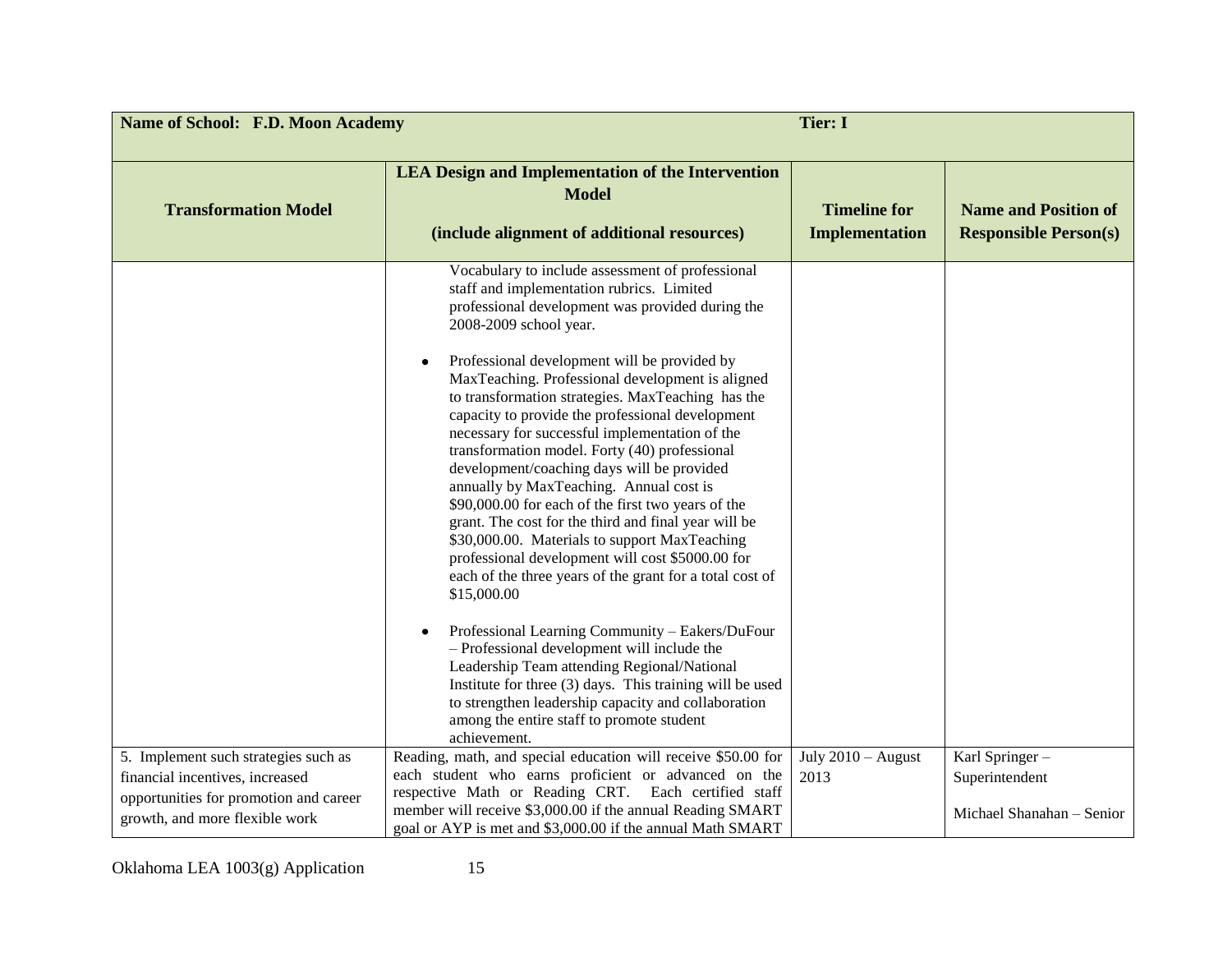| <b>Name of School: F.D. Moon Academy</b>                                                                                                                                                                                      | <b>Tier: I</b>                                                                                                                                                                                                                                                                                                                                                               |                                              |                                                             |
|-------------------------------------------------------------------------------------------------------------------------------------------------------------------------------------------------------------------------------|------------------------------------------------------------------------------------------------------------------------------------------------------------------------------------------------------------------------------------------------------------------------------------------------------------------------------------------------------------------------------|----------------------------------------------|-------------------------------------------------------------|
| <b>Transformation Model</b>                                                                                                                                                                                                   | <b>LEA Design and Implementation of the Intervention</b><br><b>Model</b><br>(include alignment of additional resources)                                                                                                                                                                                                                                                      | <b>Timeline for</b><br><b>Implementation</b> | <b>Name and Position of</b><br><b>Responsible Person(s)</b> |
| conditions that are designed to recruit,<br>place, and retain staff with the skills<br>necessary to meet the needs of the<br>student in a transformation school.                                                              | goal or AYP is met.<br>NOTE: This will be finalized upon final response from<br>USDE related to definition of equitable performance pay<br>across the district for the different reform models. It is<br>also contingent upon the Oklahoma City Board of<br><b>Education approval of the Memorandum of</b><br><b>Understanding with the American Federation of Teachers.</b> |                                              | Human Resource Officer<br>Ed Allen - President, AFT         |
| 6. Use data to identify and implement<br>an instructional program that is research-<br>based and "vertically aligned" from one<br>grade to the next as well as aligned with<br>State academic standards.                      | $CRT - 5th Grade Writing Scores$<br>Two Remedial Specialists will be used for Tiered Intervention<br>of students at an annual cost of \$84,000.00 for a total over<br>three years of the grant \$252,000.00.                                                                                                                                                                 | August $2010 -$ June<br>2013                 | <b>OKCPS</b> staff                                          |
| 7. Promote the continuous use of<br>student data (such as from formative,<br>interim, and summative assessments) to<br>inform and differentiate instruction in<br>order to meet the academic needs of<br>individual students. | Oklahoma City Public Schools Planning, Research and<br>Evaluation Department's comprehensive formative and<br>summative data system provides accurate and timely data.<br>Instructional units will be developed that included learning<br>goals, scoring scales, formative and summative assessments.                                                                        | August $2010 -$ June<br>2013                 | <b>OKCPS</b> staff                                          |
| 8. Establish schedules and implement<br>strategies that provide increased learning<br>time.                                                                                                                                   | F.D. Moon Academy will add sixty (60) minutes additional<br>instructional time to each school day and implement a<br>continuous learning calendar that will include fifteen (15)<br>additional days of instruction for students identified with<br>learning gaps during intercessions of the continuous learning<br>calendar.                                                | August $2010 -$ June<br>2013                 | <b>OKCPS</b> staff                                          |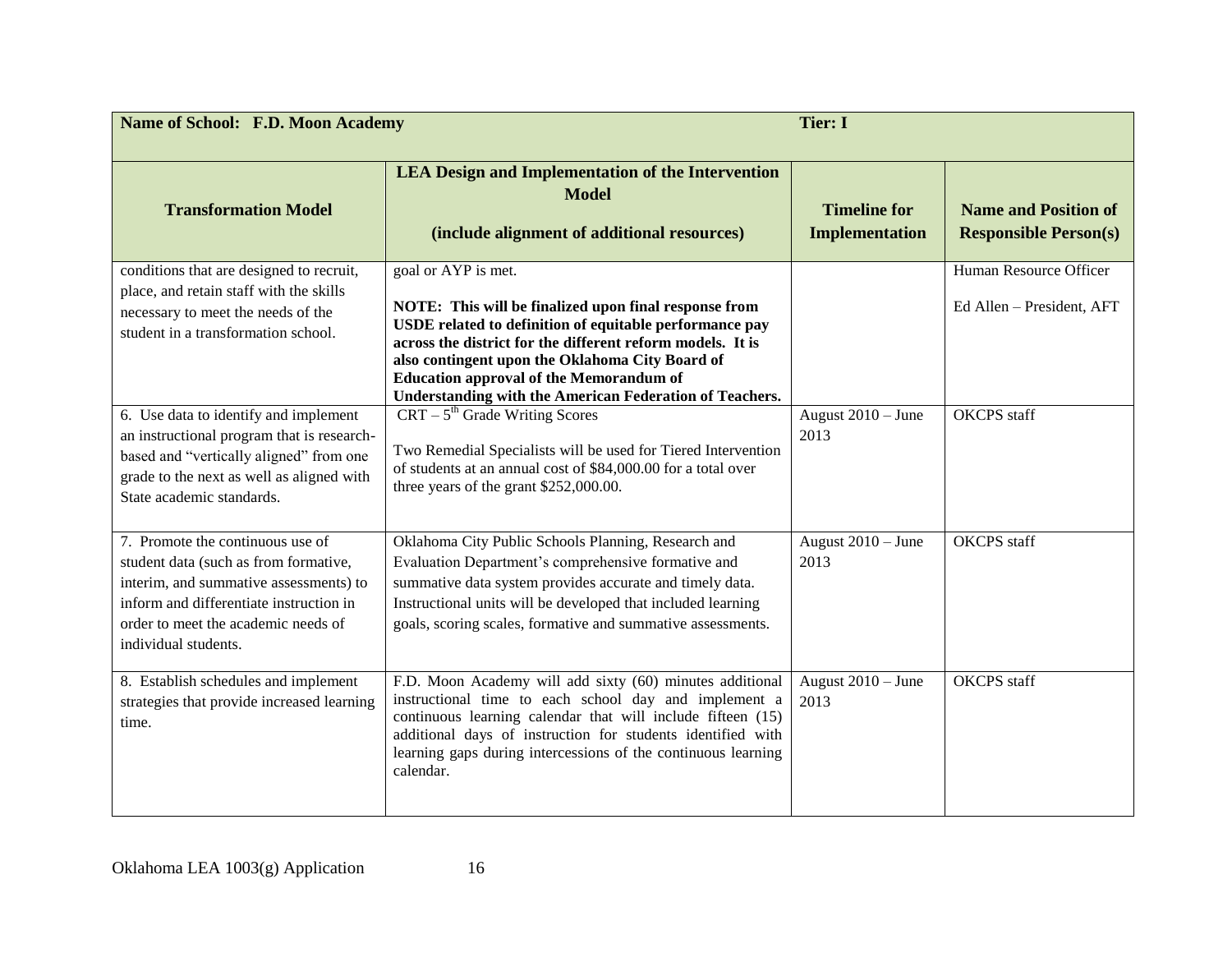| <b>Name of School: F.D. Moon Academy</b>                                                                                                                                                                                                                                | <b>Tier: I</b>                                                                                                                                                                                                                                                                                                                                                                                                                                                                                                                                                                                                                                                                                                                                                                                                     |                                              |                                                                                                                                                                                                                                   |
|-------------------------------------------------------------------------------------------------------------------------------------------------------------------------------------------------------------------------------------------------------------------------|--------------------------------------------------------------------------------------------------------------------------------------------------------------------------------------------------------------------------------------------------------------------------------------------------------------------------------------------------------------------------------------------------------------------------------------------------------------------------------------------------------------------------------------------------------------------------------------------------------------------------------------------------------------------------------------------------------------------------------------------------------------------------------------------------------------------|----------------------------------------------|-----------------------------------------------------------------------------------------------------------------------------------------------------------------------------------------------------------------------------------|
| <b>Transformation Model</b>                                                                                                                                                                                                                                             | <b>LEA Design and Implementation of the Intervention</b><br><b>Model</b><br>(include alignment of additional resources)                                                                                                                                                                                                                                                                                                                                                                                                                                                                                                                                                                                                                                                                                            | <b>Timeline for</b><br><b>Implementation</b> | <b>Name and Position of</b><br><b>Responsible Person(s)</b>                                                                                                                                                                       |
| 9. Provide ongoing mechanisms for<br>family and community engagement.                                                                                                                                                                                                   | A parent involvement analysis inventory will be completed to<br>develop a comprehensive plan for increasing family and<br>community engagement. Current Parental Involvement Data<br>reflects that families do not know or understand the school's<br>goals, that communication structures need to be strengthened<br>and that the community wants to have a greater involvement<br>in their child's education. The PTA will be trained in<br>organizational and operational systems by the State PTA.<br>Parental Involvement funding will be used to provide for<br>State and National PTA Training and Conferences.<br><b>Public Strategies</b><br>Ready for Kindergarten<br>Parent University                                                                                                                  | August 2010                                  | F.D. Moon Academy and<br><b>OKCPS PTA and State and</b><br>National PTA officers<br>F.D. Moon Academy<br>School Leadership Team<br>members<br><b>Community Partners</b><br>Faith-Based Community<br><b>Members</b><br>Julie Hibbs |
| 10. Give the school sufficient<br>operational flexibility (such as staffing,<br>calendars/time, and budgeting) to<br>implement fully a comprehensive<br>approach to substantially improve<br>student achievement outcomes and<br>increase high school graduation rates. | OKCPS will provide flexibility in hiring practices at the site<br>level. Staff will not be assigned to F.D. Moon Academy<br>without consent of the Principal. F.D. Moon Academy will<br>use a structured-interview process as a component of staff<br>selection. Current staff will be provided with an opportunity<br>to transfer to other OKCPS sites if they are unwilling to<br>meeting the employment conditions of the School<br>Improvement Grant. A teacher and principal evaluation<br>system will be developed by Marzano Research Laboratory<br>with input from OKCPS staff and AFT staff. Components of<br>the evaluation system will include the use of Instructional<br>Rounds, observational protocol, strong linkages to student<br>achievement data, early identification of teachers who are not | August 2010 - June<br>2013                   | <b>OKCPS</b> staff                                                                                                                                                                                                                |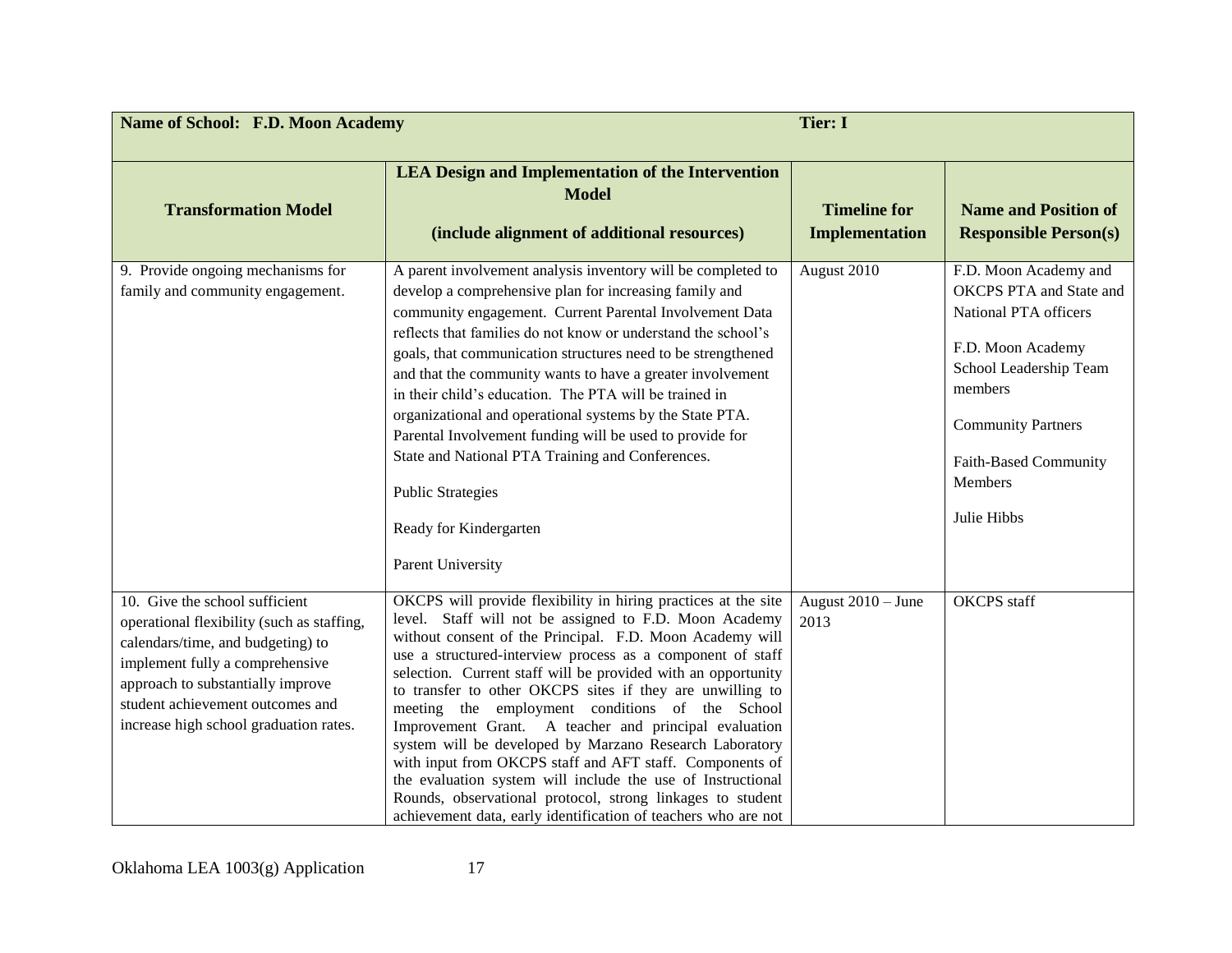| <b>Name of School: F.D. Moon Academy</b>                                                                                                                                                                                                       |                                                                                                                                                                                                                                | Tier: I                               |                                                                                                        |
|------------------------------------------------------------------------------------------------------------------------------------------------------------------------------------------------------------------------------------------------|--------------------------------------------------------------------------------------------------------------------------------------------------------------------------------------------------------------------------------|---------------------------------------|--------------------------------------------------------------------------------------------------------|
| <b>Transformation Model</b>                                                                                                                                                                                                                    | <b>LEA Design and Implementation of the Intervention</b><br><b>Model</b><br>(include alignment of additional resources)                                                                                                        | <b>Timeline for</b><br>Implementation | <b>Name and Position of</b><br><b>Responsible Person(s)</b>                                            |
|                                                                                                                                                                                                                                                | meeting performance standards, coaching provided by AFT<br>teacher consultants, and expedited dismissals for staff who<br>continue to fail to meet performance standards.                                                      |                                       |                                                                                                        |
| 11. Ensure that the school receives<br>ongoing, intensive technical assistance<br>and related support from the LEA, the<br>SEA, or a designated external lead<br>partner organization (such as a school<br>turnaround organization or an EMO). | Implement a district Turnaround Office and employ an<br>Executive Director of School Turnaround to provide technical<br>assistance and facilitate LEA and SDE support to assure<br>implementation of the transformation model. | July $2010 -$ June<br>2013            | Cindy Schmidt, Chief<br>Academic Officer<br>Terry Fraley, Executive<br>Director of Federal<br>Programs |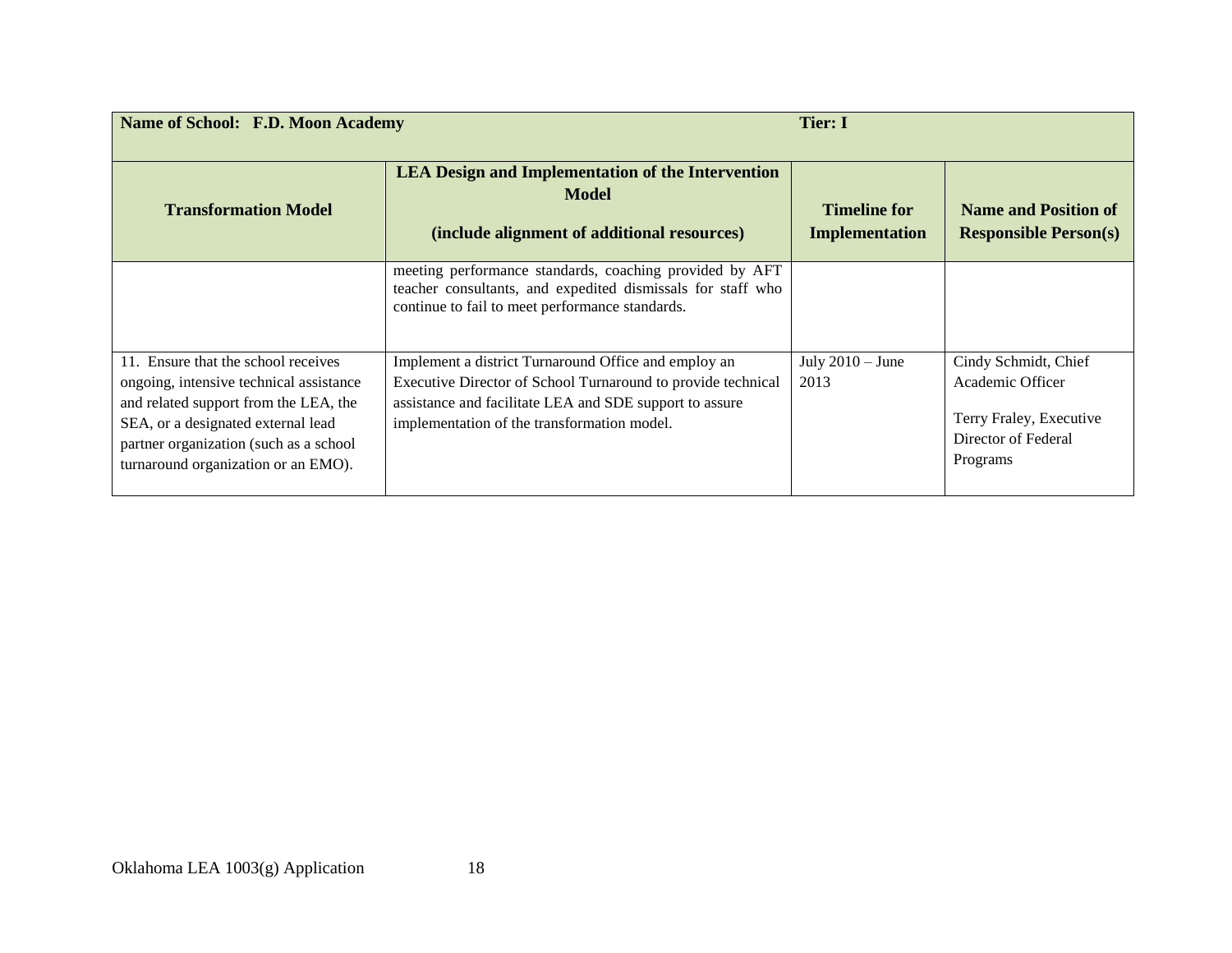# **APPLICATION INSTRUCTIONS SCHOOL IMPROVEMENT GRANTS 1003(g) AND AMERICAN RECOVERY AND REINVESTMENT ACT**

#### **BUDGET SECTION**

#### **SCHOOL BUDGET NARRATIVE**

Marzano Research Laboratory will provide professional development to thirty-five (35) teachers in instructional strategies, unit design, formative assessment, standards-based grading, development of teacher and principal evaluation system and implementation of *The Art and Science of Teaching*. Some of the techniques that will be utilized include video reflection, lesson/unit design, and coaching in the classroom. The training will be delivered over the course of fifty-five (55) days during the first year of the SIG for a cost of \$300,000.00. During the second year of the grant the training will be delivered over the course of twenty-five (25) days for a cost of \$137,500.00. During the third and final year of the grant the training will be delivered over the course of fifteen (15) days for a cost of \$82,500.00. The daily rate of pay is \$5,500.00. Materials and supplies to support the training will cost approximately \$5,000.00 per year for a total cost of \$15,000.00.

OK Educational Services, LLC will provide professional development to thirty-five (35) teachers in the direct instruction of academic vocabulary. The objectives of the proposed professional development will be to obtain full implementation of direct instruction of academic vocabulary, to support the continued development of knowledge and skills in the direct instruction of academic vocabulary by all staff, and to provide quality materials to support the efficient and effective implementation of direct instruction of academic vocabulary. The training will be delivered over the course of forty (40) days during the school year. The daily rate of pay is \$2,200.00 per day for a total first year cost of \$88,000.00. The daily fee for services includes all consultant expenses and training supplies. OK Educational Services, LLC will provide professional development twenty (20) days during the second year of the SIG for a cost of \$44,000.00. For the third and final year, OK Educational Services, LLC will provide ten (10) professional development days during the course of the school year for a cost of \$22,000.

Professional development will be provided by MaxTeaching. Professional development is aligned to transformation strategies. MaxTeaching has the capacity to provide the professional development necessary for successful implementation of the transformation model. Forty (40) professional development/coaching days will be provided annually by MaxTeaching. Annual cost is \$90,000.00 for each of the first two years of the grant. The cost for the third and final year will be \$30,000.00. Materials to support MaxTeaching professional development will cost \$5000.00 for each of the three years of the grant for a total cost of \$15,000.00

F.D. Moon Academy will add sixty (60) minutes additional instructional minutes of time to each school day \$82,687.50 for 35 teachers and a total of \$248,062.50 for three years of the grant and implement a continuous learning calendar that will include fifteen (15) additional days of instruction during the intersession at an annual cost of \$84,000.00 for a total of \$252,000.00 for three years of the grant.